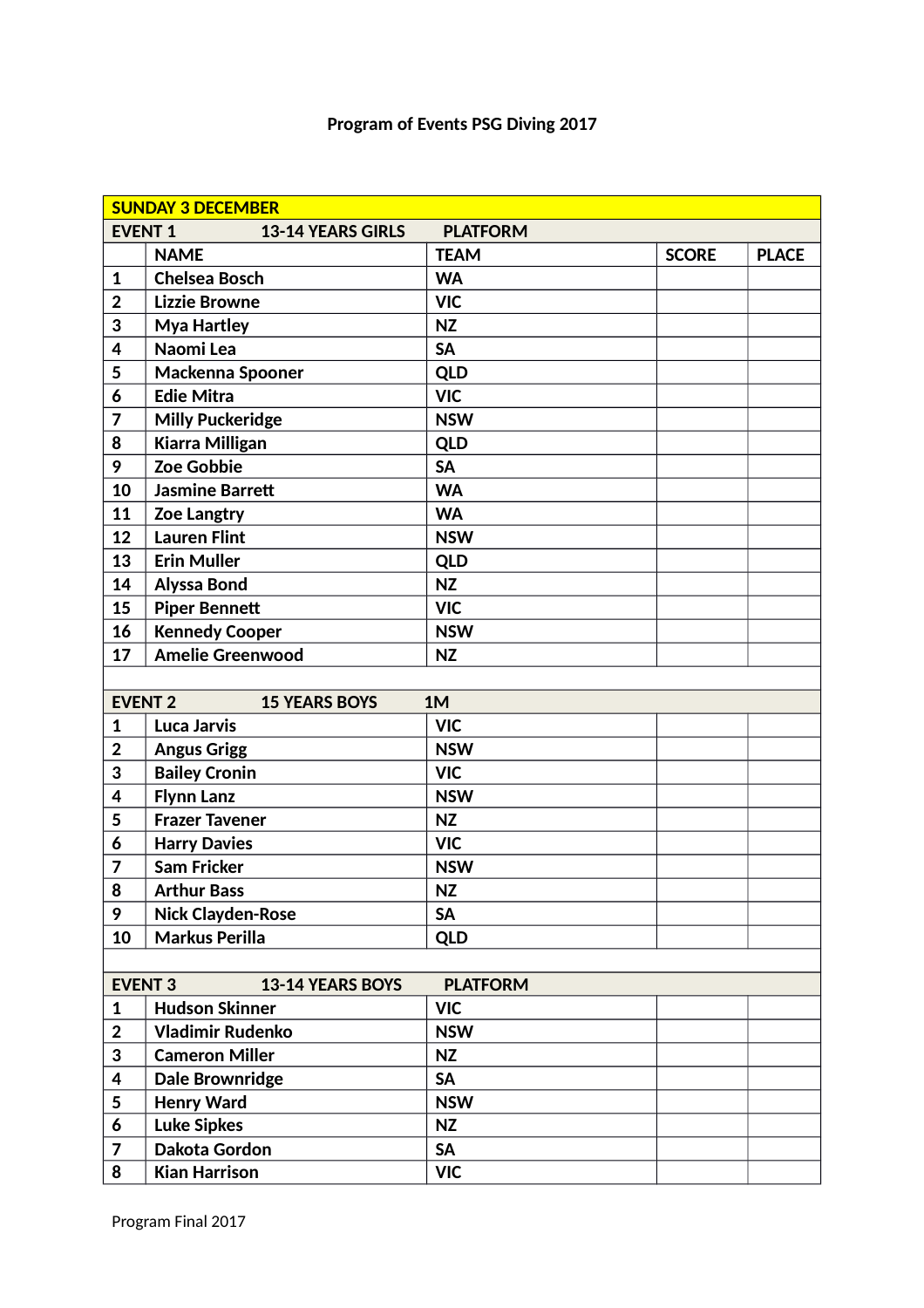| 9                       | <b>Harry Gresham</b>        | <b>NSW</b>   |  |  |  |
|-------------------------|-----------------------------|--------------|--|--|--|
| 10                      | <b>Ryan King</b>            | <b>VIC</b>   |  |  |  |
| 11                      | <b>Theo Smith</b>           | <b>NZ</b>    |  |  |  |
|                         |                             |              |  |  |  |
| <b>EVENT4</b>           | 17-19 YEARS BOYS            | 1M           |  |  |  |
| $\mathbf{1}$            | <b>Alexander Fiebig</b>     | <b>NSW</b>   |  |  |  |
| $\overline{2}$          | <b>William Whitehead</b>    | <b>VIC</b>   |  |  |  |
| 3                       | <b>Matt Lang</b>            | <b>NSW</b>   |  |  |  |
| 4                       | <b>Chirag Bhardwaj</b>      | <b>INDIA</b> |  |  |  |
| 5                       | <b>Cooper Read</b>          | <b>VIC</b>   |  |  |  |
| 6                       | <b>Chris Harris</b>         | <b>VIC</b>   |  |  |  |
| $\overline{7}$          | <b>Thomas York</b>          | <b>NSW</b>   |  |  |  |
|                         |                             |              |  |  |  |
| <b>EVENT 5</b>          | <b>12 YEARS GIRLS</b>       | 3M           |  |  |  |
| $\mathbf{1}$            | Anya Rudenko                | <b>NSW</b>   |  |  |  |
| $\overline{2}$          | Mia Bagiartakis             | <b>VIC</b>   |  |  |  |
| 3                       | <b>Nathalie Cromwell</b>    | <b>NZ</b>    |  |  |  |
| 4                       | <b>Lily-Scarlett Madden</b> | <b>SA</b>    |  |  |  |
| 5                       | <b>Ellyarn Granland</b>     | <b>WA</b>    |  |  |  |
| 6                       | <b>Monique Fletcher</b>     | <b>SA</b>    |  |  |  |
| 7                       | <b>Imogen Beard</b>         | <b>NZ</b>    |  |  |  |
| 8                       | <b>Amelia Strauss</b>       | <b>QLD</b>   |  |  |  |
| 9                       | Sofia Knight                | <b>NSW</b>   |  |  |  |
| 10                      | <b>Matisse Pyatt</b>        | <b>SA</b>    |  |  |  |
| 11                      | Jemima Officer              | <b>WA</b>    |  |  |  |
| 12                      | <b>Olivia Roche</b>         | <b>VIC</b>   |  |  |  |
| 13                      | <b>Emily Pearson</b>        | <b>NSW</b>   |  |  |  |
|                         |                             |              |  |  |  |
| <b>EVENT 6</b>          | <b>10 YEARS GIRLS</b>       | 1M           |  |  |  |
| $\mathbf{1}$            | <b>Charli Petrov</b>        | <b>VIC</b>   |  |  |  |
| $\boldsymbol{2}$        | <b>Sarah Malcolm</b>        | <b>NSW</b>   |  |  |  |
| 3                       | Alexandria Sando            | <b>SA</b>    |  |  |  |
| $\overline{\mathbf{4}}$ | <b>Philomena Grigg</b>      | <b>NSW</b>   |  |  |  |
| 5                       | <b>Kira Crescitelli</b>     | <b>SA</b>    |  |  |  |
| 6                       | <b>Carys Tristram</b>       | <b>NZ</b>    |  |  |  |
| $\overline{\mathbf{z}}$ | <b>Alicia Bryant</b>        | <b>VIC</b>   |  |  |  |
| 8                       | <b>Shailey Reeves</b>       | <b>VIC</b>   |  |  |  |
| 9                       | <b>Lily Finch</b>           | <b>NSW</b>   |  |  |  |
| 10                      | Alysha Bubner               | <b>SA</b>    |  |  |  |
|                         |                             |              |  |  |  |
| <b>EVENT 7</b>          | <b>11 YEARS BOYS</b><br>3M  |              |  |  |  |
| $\mathbf{1}$            | <b>Markus Parinetto</b>     | <b>NSW</b>   |  |  |  |
| $\overline{2}$          | <b>Ellis Khu</b>            | <b>NSW</b>   |  |  |  |
| 3                       | <b>Benjamin Wilson</b>      | <b>VIC</b>   |  |  |  |
| 4                       | <b>Jaxon Bowshire</b>       | <b>SA</b>    |  |  |  |
| 5                       | <b>Bailey Flynn</b>         | <b>SA</b>    |  |  |  |
|                         |                             |              |  |  |  |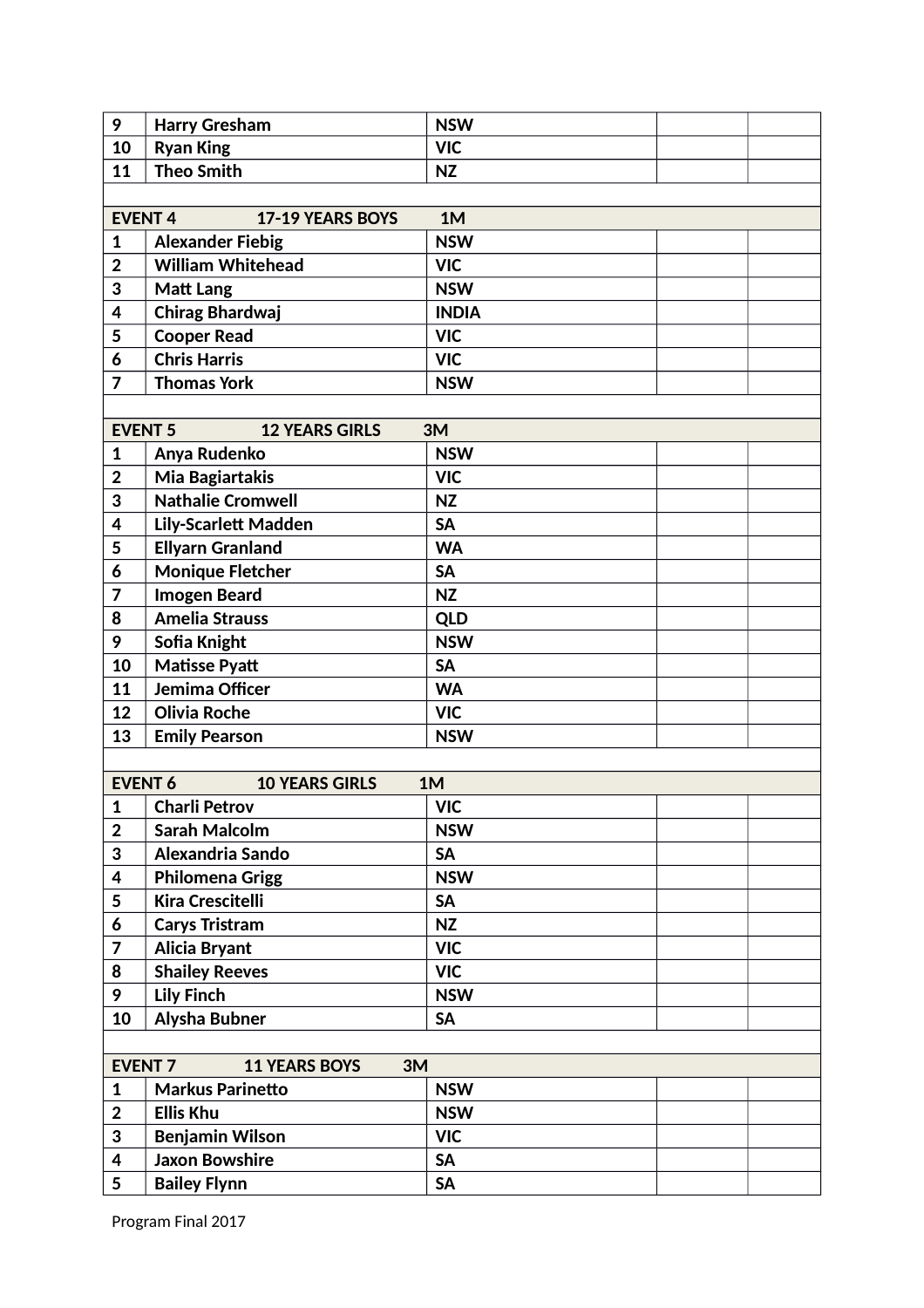| 6              | Tino Schlagowski                         | <b>NZ</b>              |  |
|----------------|------------------------------------------|------------------------|--|
| 7              | <b>Santi Marull</b>                      | <b>NZ</b>              |  |
| 8              | <b>Max Pinkerton</b>                     | <b>NSW</b>             |  |
|                |                                          |                        |  |
|                | <b>MONDAY 4 DECEMBER</b>                 |                        |  |
| <b>EVENT 8</b> | <b>13 YEARS BOYS</b>                     | 3M                     |  |
| 1              | <b>Addison Aylmer</b>                    | <b>VIC</b>             |  |
| $\overline{2}$ | <b>Domenic Cooksey</b>                   | <b>NSW</b>             |  |
| 3              | <b>Oliver Verner</b>                     | <b>VIC</b>             |  |
| 4              | <b>Luke Sipkes</b>                       | <b>NZ</b>              |  |
| 5              | <b>Kian Harrison</b>                     | <b>VIC</b>             |  |
| 6              | <b>Henry Ward</b>                        | <b>NSW</b>             |  |
| 7              | <b>Dale Brownridge</b>                   | <b>SA</b>              |  |
| 8              | <b>Oliver Scott</b>                      | <b>NZ</b>              |  |
| 9              | <b>Prakhar Joshi</b>                     | <b>INDIA</b>           |  |
| 10             | Dakota Gordon                            | <b>SA</b>              |  |
| 11             | <b>Harry Gresham</b>                     | <b>NSW</b>             |  |
| 12             | <b>Theo Smith</b>                        | <b>NZ</b>              |  |
|                |                                          |                        |  |
| <b>EVENT 9</b> | <b>17-19 YEARS GIRLS</b>                 | 1M                     |  |
| 1              | Sophia James                             | <b>VIC</b>             |  |
| $\overline{2}$ | <b>Bhavika Pingle</b>                    | <b>INDIA</b>           |  |
| 3              | <b>Eliza Carey</b>                       | <b>NSW</b>             |  |
| 4              | Olivia O'Rourke                          | <b>NSW</b>             |  |
| 5              | Naomi Fitzgerald                         | <b>VIC</b>             |  |
| 6              | <b>Maddison Pullinger</b>                | <b>NSW</b>             |  |
| 7              | Ofelia Wu                                | <b>MACAU, PR CHINA</b> |  |
|                |                                          |                        |  |
|                | <b>EVENT 10</b><br><b>11 YEARS GIRLS</b> | 3M                     |  |
| 1              | <b>Kiara Field</b>                       | <b>VIC</b>             |  |
| $\mathbf 2$    | Abbi Spooner                             | <b>QLD</b>             |  |
| 3              | <b>Emily Webb</b>                        | <b>NSW</b>             |  |
| 4              | <b>Rianna Herring</b>                    | <b>SA</b>              |  |
| 5              | <b>Jacqueline Nolan</b>                  | <b>VIC</b>             |  |
| 6              | Sophia Horbach                           | <b>NSW</b>             |  |
| 7              | <b>Zoe Allibone</b>                      | <b>NZ</b>              |  |
| 8              | Sachi Matta                              | <b>SA</b>              |  |
| 9              | <b>Caitlin Bacon Bootham</b>             | <b>NZ</b>              |  |
| 10             | <b>Sophie Herczeg</b>                    | <b>SA</b>              |  |
| 11             | Sienna Cushen                            | <b>VIC</b>             |  |
| 12             | <b>Anais Montuoro</b>                    | <b>NSW</b>             |  |
| 13             | <b>Sophie Derbyshire</b>                 | <b>NZ</b>              |  |
|                |                                          |                        |  |
|                | <b>EVENT 11</b><br><b>12 YEARS GIRLS</b> | 1M                     |  |
| $\mathbf{1}$   | <b>Matisse Pyatt</b>                     | <b>SA</b>              |  |
| $\overline{2}$ | <b>Emily Pearson</b>                     | <b>NSW</b>             |  |
|                |                                          |                        |  |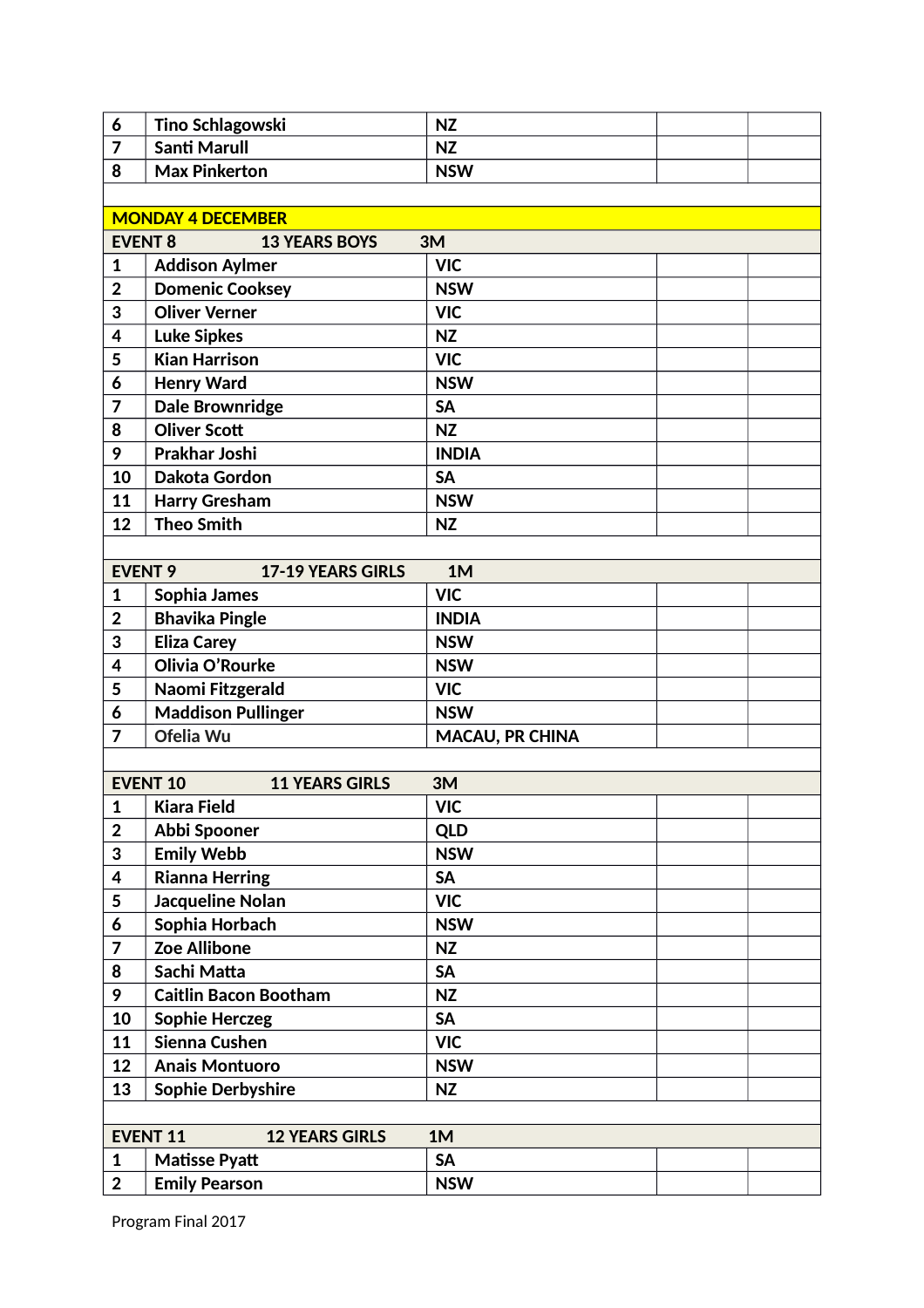| 3                       | <b>Olivia Roche</b>                      | <b>VIC</b>             |  |
|-------------------------|------------------------------------------|------------------------|--|
| $\overline{\mathbf{4}}$ | <b>Nathalie Cromwell</b>                 | <b>NZ</b>              |  |
| 5                       | Mia Bagiartakis                          | <b>VIC</b>             |  |
| 6                       | <b>Lily-Scarlett Madden</b>              | <b>SA</b>              |  |
| $\overline{7}$          | Sofia Knight                             | <b>NSW</b>             |  |
| 8                       | <b>Ellyarn Granland</b>                  | <b>WA</b>              |  |
| 9                       | <b>Monique Fletcher</b>                  | <b>SA</b>              |  |
| 10                      | <b>Amelia Strauss</b>                    | <b>QLD</b>             |  |
| 11                      | <b>Imogen Beard</b>                      | <b>NZ</b>              |  |
| 12                      | Anya Rudenko                             | <b>NSW</b>             |  |
| 13                      | Jemima Officer                           | <b>WA</b>              |  |
|                         |                                          |                        |  |
|                         | <b>EVENT 12</b><br><b>14 YEARS GIRLS</b> | 3M                     |  |
| 1                       | <b>Zoe Langtry</b>                       | <b>WA</b>              |  |
| $\overline{2}$          | <b>Erin Muller</b>                       | <b>QLD</b>             |  |
| 3                       | Naomi Lea                                | <b>SA</b>              |  |
| $\overline{\mathbf{4}}$ | <b>Lauren Flint</b>                      | <b>NSW</b>             |  |
| 5                       | <b>Mya Hartley</b>                       | <b>NZ</b>              |  |
| 6                       | Lei Meng Hin                             | <b>MACAU, PR CHINA</b> |  |
| 7                       | <b>Piper Bennett</b>                     | <b>VIC</b>             |  |
| 8                       | <b>Kate Bryant</b>                       | <b>NZ</b>              |  |
| 9                       | <b>Zoe Gobbie</b>                        | <b>SA</b>              |  |
| 10                      | <b>Kennedy Cooper</b>                    | <b>NSW</b>             |  |
| 11                      | <b>Jasmine Barrett</b>                   | <b>WA</b>              |  |
| 12                      | <b>Amy Carrig</b>                        | <b>SA</b>              |  |
| 13                      | <b>Ishpreet Kaur Mundra</b>              | <b>INDIA</b>           |  |
| 14                      | <b>Lizzie Browne</b>                     | <b>VIC</b>             |  |
| 15                      | Mikaela Ward                             | <b>NSW</b>             |  |
| 16                      | <b>Paige Etherington</b>                 | <b>NZ</b>              |  |
| 17                      | <b>Summer Castledine</b>                 | <b>VIC</b>             |  |
|                         |                                          |                        |  |
|                         | <b>EVENT 13</b><br><b>13 YEARS GIRLS</b> | 1M                     |  |
| 1                       | <b>Tysa Miles</b>                        | <b>SA</b>              |  |
| $\overline{\mathbf{2}}$ | <b>Sabine Keenan</b>                     | <b>VIC</b>             |  |
| 3                       | <b>Kiarra Milligan</b>                   | <b>QLD</b>             |  |
| 4                       | Zara Tullipan                            | <b>NSW</b>             |  |
| 5                       | Mackenna Spooner                         | <b>QLD</b>             |  |
| 6                       | Georgia Stevens                          | <b>NZ</b>              |  |
| 7                       | <b>Elara Sando</b>                       | <b>SA</b>              |  |
| 8                       | <b>Milly Puckeridge</b>                  | <b>NSW</b>             |  |
| 9                       | <b>Alyssa Bond</b>                       | <b>NZ</b>              |  |
| 10                      | <b>Edie Mitra</b>                        | <b>VIC</b>             |  |
| 11                      | Samantha Scarr                           | <b>NSW</b>             |  |
| 12                      | <b>Keira Watts</b>                       | <b>SA</b>              |  |
| 13                      | <b>Denby Milligan</b>                    | <b>QLD</b>             |  |
| 14                      | <b>Chelsea Bosch</b>                     | <b>WA</b>              |  |
|                         |                                          |                        |  |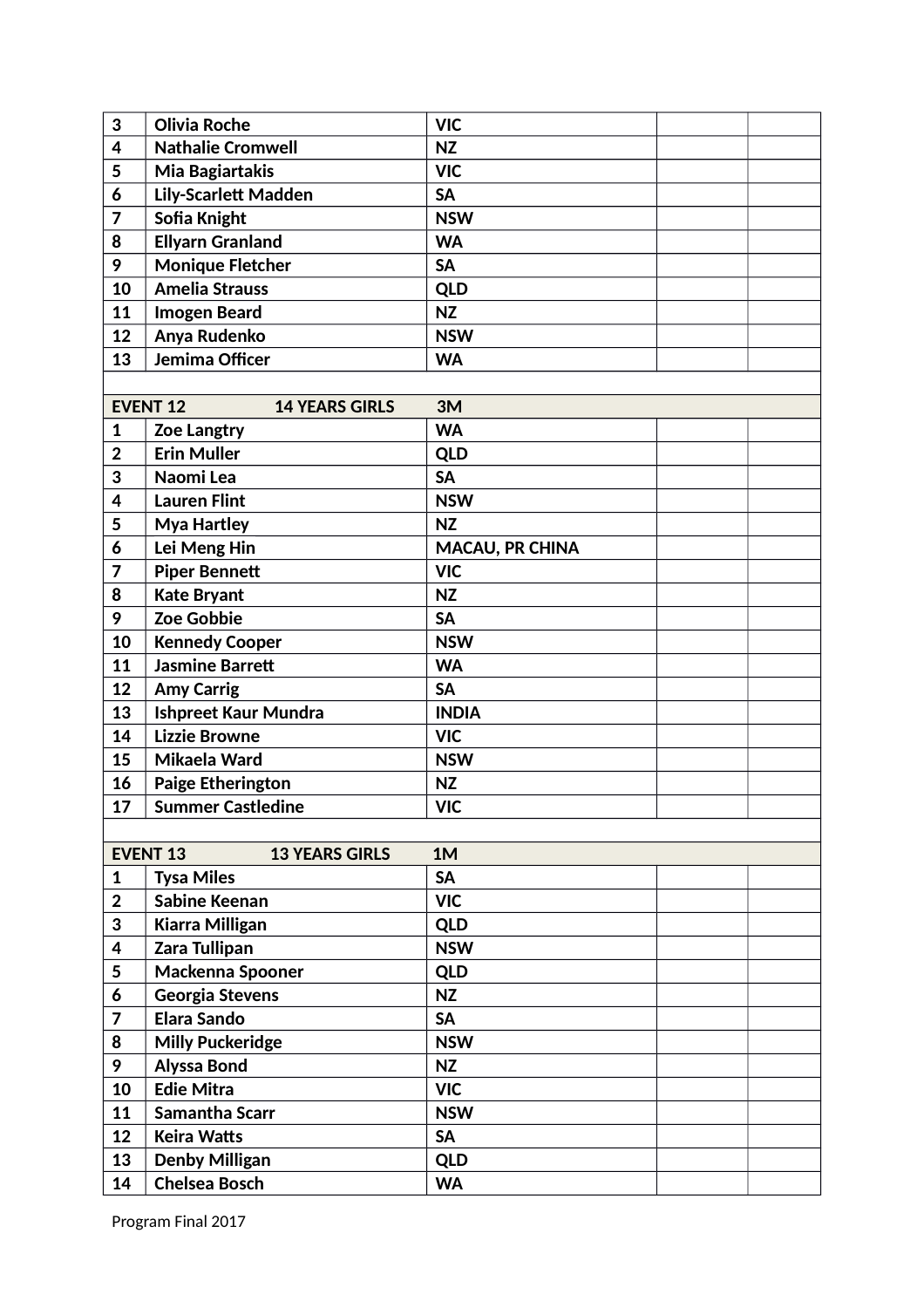| 15                      | <b>Lucia Marull</b>                                      | <b>NZ</b>    |  |
|-------------------------|----------------------------------------------------------|--------------|--|
|                         |                                                          |              |  |
|                         | <b>EVENT 14</b><br><b>10-12 YEARS BOYS PLATFORM</b>      |              |  |
| 1                       | <b>Nicholas Cohen</b>                                    | <b>WA</b>    |  |
| $\overline{2}$          | <b>Max Fricker</b>                                       | <b>NSW</b>   |  |
| 3                       | <b>Jonah Mercieca</b>                                    | <b>VIC</b>   |  |
| 4                       | Riki Lethbridge                                          | <b>VIC</b>   |  |
| 5                       | <b>Santi Marull</b>                                      | <b>NZ</b>    |  |
| 6                       | <b>Bailey Flynn</b>                                      | <b>SA</b>    |  |
| 7                       | <b>Lachlan Ngyuen</b>                                    | <b>NSW</b>   |  |
| 8                       | <b>William Munro</b>                                     | <b>NSW</b>   |  |
| 9                       | <b>Benjamin Wilson</b>                                   | <b>VIC</b>   |  |
| 10                      | <b>Tino Schlagowski</b>                                  | <b>NZ</b>    |  |
| 11                      | <b>Jaxon Bowshire</b>                                    | <b>SA</b>    |  |
|                         |                                                          |              |  |
|                         | <b>EVENT 15</b><br><b>14 YEARS BOYS</b>                  | 1M           |  |
| $\mathbf{1}$            | <b>Edouard Grigg</b>                                     | <b>NSW</b>   |  |
| $\overline{2}$          | <b>Ryan King</b>                                         | <b>VIC</b>   |  |
| 3                       | <b>Alex Ibrahim</b>                                      | <b>NSW</b>   |  |
| 4                       | <b>Hudson Skinner</b>                                    | <b>VIC</b>   |  |
| 5                       | <b>Isaac Carron</b>                                      | <b>NZ</b>    |  |
| 6                       | <b>Josh Herington</b>                                    | <b>VIC</b>   |  |
| 7                       | <b>William Thompson</b>                                  | <b>NZ</b>    |  |
| 8                       | <b>Cameron Millar</b>                                    | <b>NZ</b>    |  |
| 9                       | <b>Vladimir Rudenko</b>                                  | <b>NSW</b>   |  |
| 10                      | <b>Zack Will</b>                                         | <b>SA</b>    |  |
|                         |                                                          |              |  |
|                         | <b>EVENT 16</b><br><b>15-16 YEARS BOYS SYNCHRONISED</b>  |              |  |
| $\mathbf{1}$            | <b>S Fricker/H Hutchinson</b>                            | <b>NSW</b>   |  |
| $\overline{\mathbf{2}}$ | <b>B Cronin/C Michael</b>                                | <b>VIC</b>   |  |
| 3                       | A Bass/I Carron                                          | <b>NZ</b>    |  |
| 4                       | T Will/ Z Will                                           | <b>SA</b>    |  |
| 5                       | <b>C Bednar/V Rudenko</b>                                | <b>NSW</b>   |  |
| 6                       | <b>H Davies/L Jarvis</b>                                 | <b>VIC</b>   |  |
| $\overline{7}$          | F Lanz/A Grigg                                           | <b>NSW</b>   |  |
| 8                       | M Perilla                                                | <b>QLD</b>   |  |
| 9                       | <b>F Tavener/L Sipkes</b>                                | NZ           |  |
| 10                      | Z Gobbie/ N Clayden-Rose                                 | <b>SA</b>    |  |
|                         |                                                          |              |  |
|                         | <b>EVENT 17</b><br><b>15-16 YEARS GIRLS SYNCHRONISED</b> |              |  |
| 1                       | <b>E Chinnock/A Meneses</b>                              | <b>VIC</b>   |  |
| $\mathbf 2$             | <b>G Barrett/S Tyson</b>                                 | <b>NSW</b>   |  |
| 3                       | A Rowley/ G Hall                                         | <b>VIC</b>   |  |
| 4                       | J France/M Ward                                          | <b>NSW</b>   |  |
| 5                       | M Sharma/T Marathe                                       | <b>INDIA</b> |  |
| 6                       | S Ross/ Z Langtry                                        | <b>WA</b>    |  |
|                         |                                                          |              |  |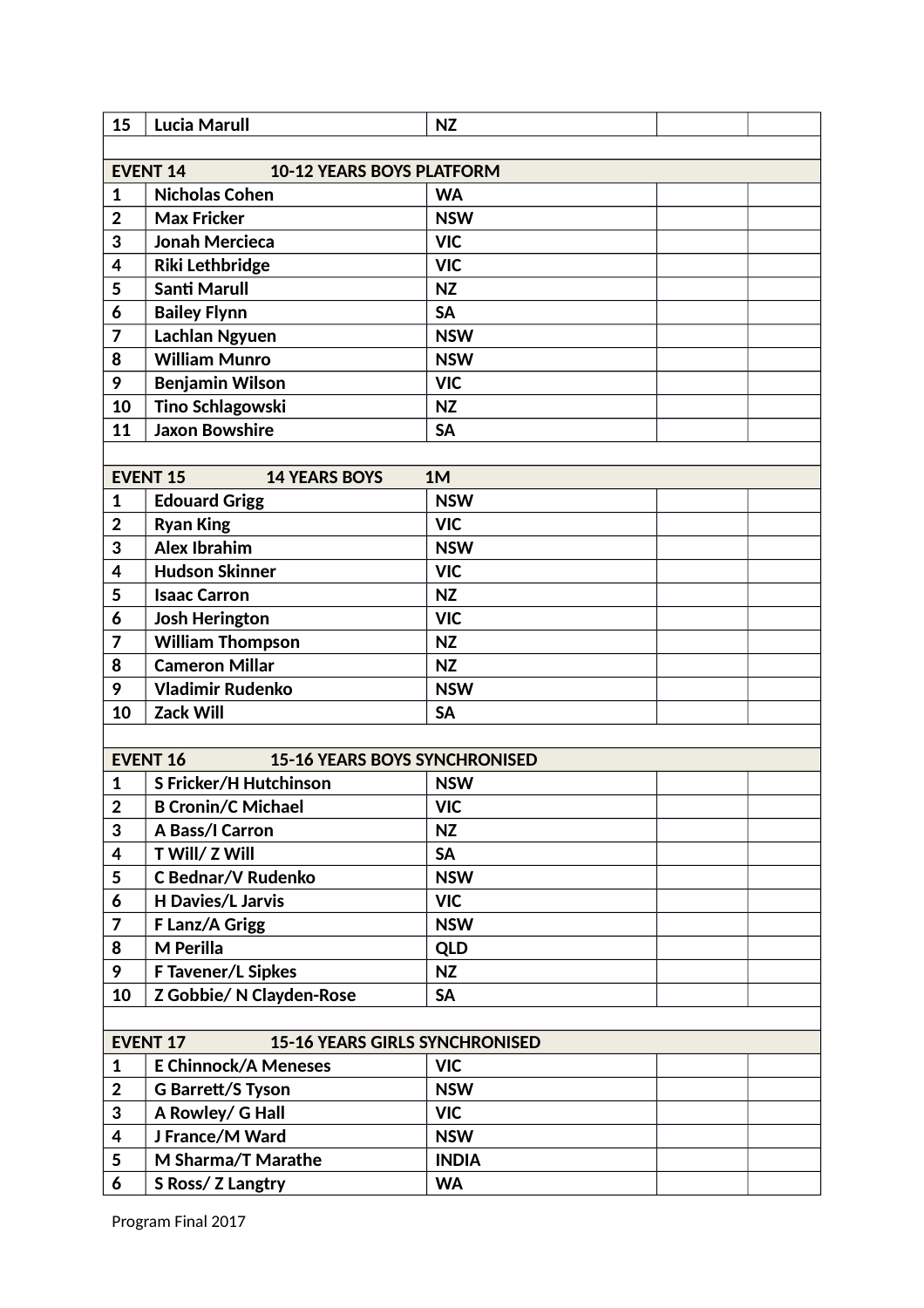| $\overline{7}$          | <b>K Milligan/M Bowell</b>                           | <b>QLD</b>   |
|-------------------------|------------------------------------------------------|--------------|
| 8                       | L Browne/S Bak                                       | <b>VIC</b>   |
| 9                       | A Hachmann/B Bennett                                 | <b>VIC</b>   |
| 10                      | T Chapman/P Jackson                                  | <b>NSW</b>   |
|                         |                                                      |              |
|                         | <b>TUESDAY 5 DECEMBER</b>                            |              |
|                         | <b>EVENT 18</b><br><b>12 YEARS BOYS</b>              | 1M           |
| 1                       | Luis Fazzalari                                       | <b>SA</b>    |
| $\overline{2}$          | <b>William Munro</b>                                 | <b>NSW</b>   |
| 3                       | <b>Max Fricker</b>                                   | <b>NSW</b>   |
| 4                       | <b>Will Hearn</b>                                    | <b>VIC</b>   |
| 5                       | Lachlan Ngyuen                                       | <b>NSW</b>   |
| 6                       | <b>Nicholas Cohen</b>                                | <b>WA</b>    |
| $\overline{7}$          | <b>Riki Lethbridge</b>                               | <b>VIC</b>   |
| 8                       | <b>Daniel Crain</b>                                  | <b>VIC</b>   |
|                         |                                                      |              |
|                         | <b>EVENT 19</b><br><b>15-16 YEARS GIRLS PLATFORM</b> |              |
| 1                       | <b>Kate Bryant</b>                                   | <b>NZ</b>    |
| $\overline{2}$          | <b>Ashleigh Meneses</b>                              | <b>VIC</b>   |
| 3                       | <b>Denby Milligan</b>                                | <b>QLD</b>   |
| 4                       | Paige Jackson                                        | <b>NSW</b>   |
| 5                       | <b>Sophie Ross</b>                                   | <b>WA</b>    |
| 6                       | <b>Raine Arthur</b>                                  | <b>SA</b>    |
| 7                       | <b>Tatiana Chapman</b>                               | <b>NSW</b>   |
| 8                       | <b>Mackenzie Bowell</b>                              | <b>QLD</b>   |
| 9                       | <b>Shiori Bak</b>                                    | <b>VIC</b>   |
| 10                      | Anna Hachmann                                        | <b>VIC</b>   |
| 11                      | <b>Jade Sweeney</b>                                  | <b>NSW</b>   |
|                         |                                                      |              |
|                         | <b>EVENT 20</b><br>17-19 YEARS GIRLS                 | 3M           |
| $\mathbf{1}$            | Jocelyn Abbott                                       | <b>NSW</b>   |
| $\mathbf 2$             | <b>Bhavika Pingle</b>                                | <b>INDIA</b> |
| 3                       | Naomi Fitzgerald                                     | <b>VIC</b>   |
| 4                       | <b>Maddison Pullinger</b>                            | <b>NSW</b>   |
| 5                       | Sophia James                                         | <b>VIC</b>   |
| 6                       | Olivia O'Rourke                                      | <b>NSW</b>   |
|                         |                                                      |              |
|                         | <b>EVENT 21</b><br><b>11 YEARS GIRLS</b>             | 1M           |
| $\mathbf{1}$            | <b>Sophie Derbyshire</b>                             | <b>NZ</b>    |
| $\mathbf{2}$            | <b>Sophie Herzceg</b>                                | <b>SA</b>    |
| 3                       | <b>Anais Montuoro</b>                                | <b>NSW</b>   |
| $\overline{\mathbf{4}}$ | Jacqueline Nolan                                     | <b>VIC</b>   |
| 5                       | <b>Rianna Herring</b>                                | <b>SA</b>    |
| 6                       | <b>Emily Webb</b>                                    | <b>NSW</b>   |
| $\overline{7}$          | <b>Roxanne Place</b>                                 | <b>QLD</b>   |
| 8                       | <b>Zoe Allibone</b>                                  | <b>NZ</b>    |
|                         |                                                      |              |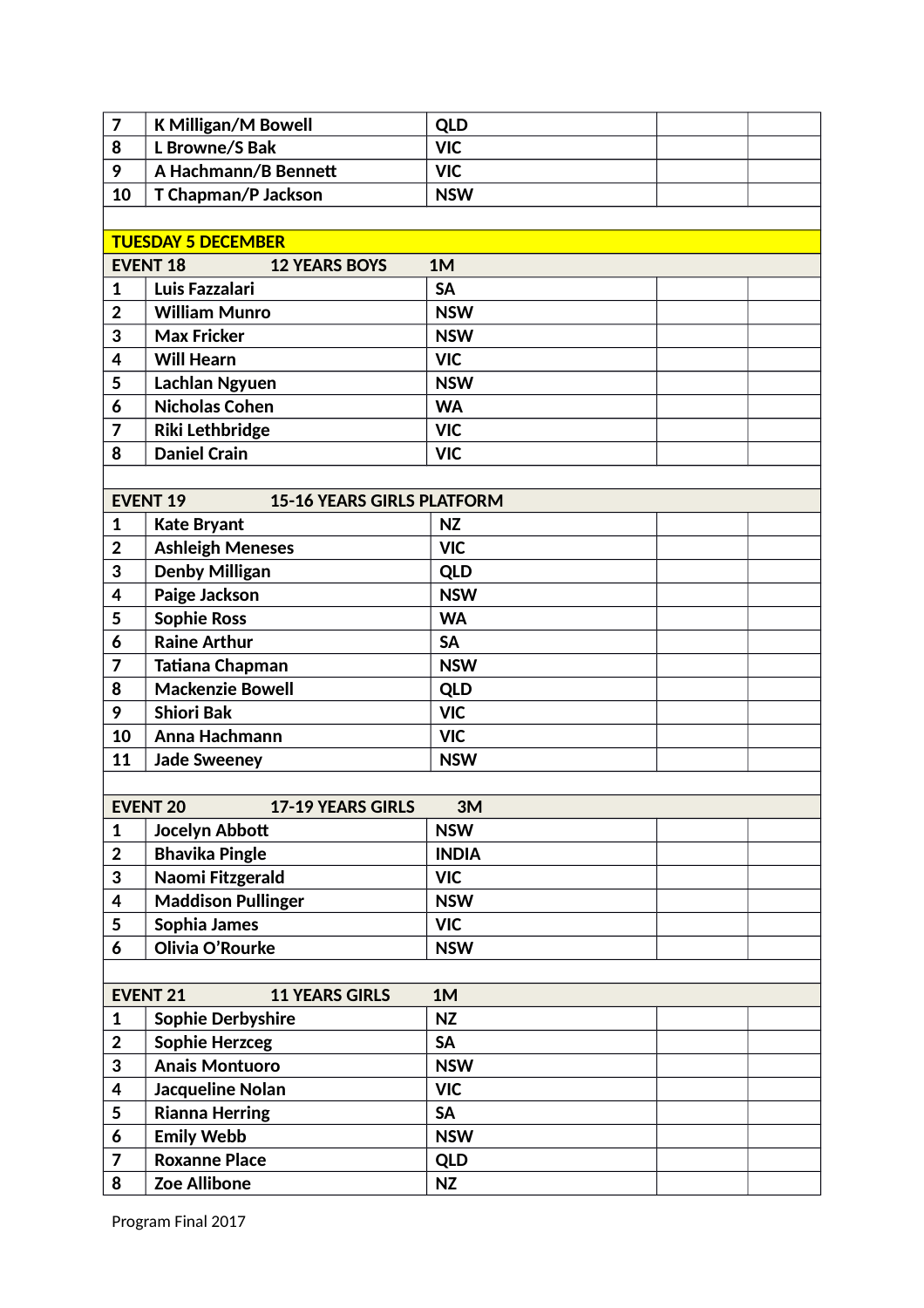| 9              | <b>Kiara Field</b>                                  | <b>VIC</b> |  |
|----------------|-----------------------------------------------------|------------|--|
| 10             | <b>Caitlin Bacon Bootham</b>                        | <b>NZ</b>  |  |
| 11             | Sachi Matta                                         | <b>SA</b>  |  |
| 12             | <b>Giselle Eng</b>                                  | <b>VIC</b> |  |
| 13             | Sophia Horbach                                      | <b>NSW</b> |  |
| 14             | Abbi Spooner                                        | <b>QLD</b> |  |
|                |                                                     |            |  |
|                | <b>EVENT 22</b><br><b>10 YEARS BOYS</b>             | 3M         |  |
| $\mathbf{1}$   | <b>Aubrey Barr</b>                                  | <b>NSW</b> |  |
| $\overline{2}$ | <b>Jonah Mercieca</b>                               | <b>VIC</b> |  |
| 3              | <b>Lachlan Abbott</b>                               | <b>NSW</b> |  |
| 4              | <b>Ethan Burrett</b>                                | <b>SA</b>  |  |
| 5              | <b>Patrick Harmon</b>                               | <b>VIC</b> |  |
| 6              | Joshua Lee                                          | <b>NSW</b> |  |
|                |                                                     |            |  |
|                | <b>EVENT 23</b><br><b>15-16 YEARS BOYS PLATFORM</b> |            |  |
| $\mathbf{1}$   | <b>Markus Perilla</b>                               | <b>QLD</b> |  |
| $\overline{2}$ | <b>Chris Bednar</b>                                 | <b>NSW</b> |  |
| 3              | <b>Nick Clayden-Rose</b>                            | <b>SA</b>  |  |
| 4              | <b>Sam Fricker</b>                                  | <b>NSW</b> |  |
| 5              | <b>Arthur Bass</b>                                  | <b>NZ</b>  |  |
| 6              | <b>Bailey Cronin</b>                                | <b>VIC</b> |  |
| 7              | Nathan Houkamau                                     | <b>NZ</b>  |  |
| 8              | <b>Christophe Michael</b>                           | <b>VIC</b> |  |
| 9              | <b>Hamish Hutchinson</b>                            | <b>NSW</b> |  |
| 10             | <b>Lachlan Cronin</b>                               | <b>VIC</b> |  |
| 11             | <b>Frazer Tavener</b>                               | <b>NZ</b>  |  |
|                |                                                     |            |  |
|                | <b>EVENT 24</b><br><b>13 YEARS GIRLS</b>            | 3M         |  |
| $\mathbf 1$    | <b>Amelie Greenwood</b>                             | <b>NZ</b>  |  |
| $\overline{2}$ | <b>Keira Watts</b>                                  | <b>SA</b>  |  |
| 3              | <b>Mackenna Spooner</b>                             | <b>QLD</b> |  |
| 4              | <b>Milly Puckeridge</b>                             | <b>NSW</b> |  |
| 5              | <b>Edie Mitra</b>                                   | <b>VIC</b> |  |
| 6              | <b>Lucia Marull</b>                                 | <b>NZ</b>  |  |
| 7              | <b>Chelsea Bosch</b>                                | <b>WA</b>  |  |
| 8              | Kiarra Milligan                                     | <b>QLD</b> |  |
| 9              | <b>Alyssa Bond</b>                                  | <b>NZ</b>  |  |
| 10             | Zara Tullipan                                       | <b>NSW</b> |  |
| 11             | <b>Sabine Keenan</b>                                | <b>VIC</b> |  |
| 12             | <b>Tysa Miles</b>                                   | <b>SA</b>  |  |
| 13             | <b>Denby Milligan</b>                               | <b>QLD</b> |  |
| 14             | Samantha Scarr                                      | <b>NSW</b> |  |
|                |                                                     |            |  |
|                |                                                     |            |  |
|                | <b>EVENT 25</b><br><b>11 YEARS BOYS</b>             | 1M         |  |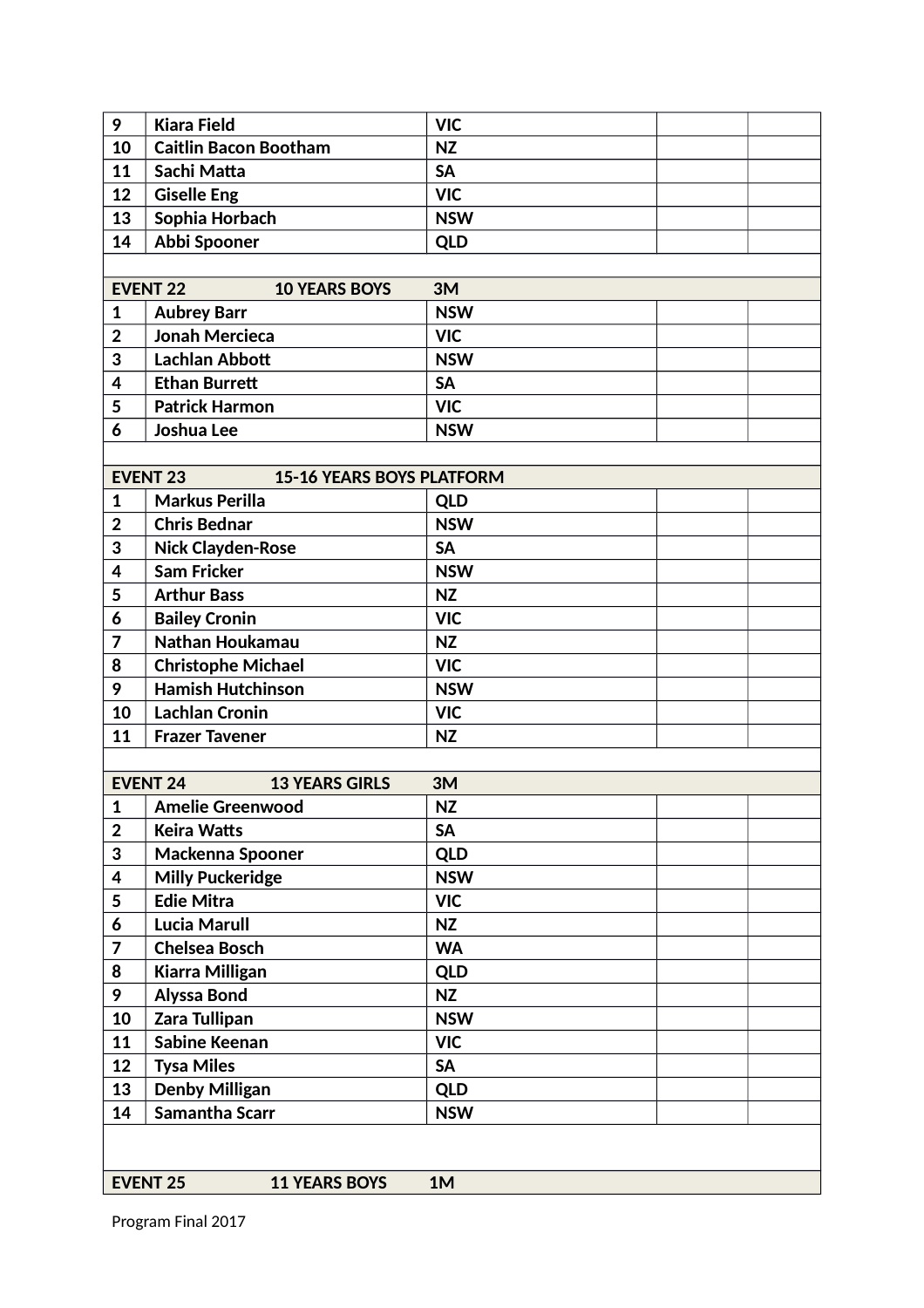| <b>VIC</b><br><b>Maxim Renieris</b><br>$\mathbf{1}$<br>$\overline{2}$<br><b>Max Pinkerton</b><br><b>NSW</b><br>3<br><b>Tino Schlagowski</b><br><b>NZ</b><br><b>Benjamin Wilson</b><br>4<br><b>VIC</b><br>5<br><b>Bailey Flynn</b><br><b>SA</b><br><b>Markus Parinetto</b><br>6<br><b>NSW</b><br><b>Ellis Khu</b><br>7<br><b>NSW</b><br><b>Santi Marull</b><br>8<br><b>NZ</b><br>9<br><b>Jaxon Bowshire</b><br><b>SA</b><br><b>WEDNESDAY 6 DECEMBER</b><br><b>EVENT 26</b><br>3M<br><b>14 YEARS BOYS</b><br><b>VIC</b><br><b>Josh Herington</b><br>1<br><b>Edouard Grigg</b><br>$\overline{2}$<br><b>NSW</b><br><b>Hudson Skinner</b><br>3<br><b>VIC</b><br>4<br><b>Isaac Carron</b><br><b>NZ</b><br><b>Zack Will</b><br>5<br><b>SA</b><br>6<br><b>William Thompson</b><br><b>NZ</b><br><b>Vladimir Rudenko</b><br><b>NSW</b><br>7<br><b>Alex Ibrahim</b><br>8<br><b>NSW</b><br>9<br><b>Ryan King</b><br><b>VIC</b><br>Nathan Houkamau<br>10<br><b>NZ</b><br><b>EVENT 27</b><br>1M<br><b>16 YEARS GIRLS</b><br><b>VIC</b><br><b>Abby Rowley</b><br>1<br><b>Billie Bennett</b><br><b>VIC</b><br>$\overline{2}$<br><b>Tatiana Chapman</b><br>3<br><b>NSW</b><br>Anna Hachmann<br><b>VIC</b><br>4<br>5<br>Paige Jackson<br><b>NSW</b> |  |   |                    |            |  |
|-----------------------------------------------------------------------------------------------------------------------------------------------------------------------------------------------------------------------------------------------------------------------------------------------------------------------------------------------------------------------------------------------------------------------------------------------------------------------------------------------------------------------------------------------------------------------------------------------------------------------------------------------------------------------------------------------------------------------------------------------------------------------------------------------------------------------------------------------------------------------------------------------------------------------------------------------------------------------------------------------------------------------------------------------------------------------------------------------------------------------------------------------------------------------------------------------------------------------------------|--|---|--------------------|------------|--|
|                                                                                                                                                                                                                                                                                                                                                                                                                                                                                                                                                                                                                                                                                                                                                                                                                                                                                                                                                                                                                                                                                                                                                                                                                                   |  |   |                    |            |  |
|                                                                                                                                                                                                                                                                                                                                                                                                                                                                                                                                                                                                                                                                                                                                                                                                                                                                                                                                                                                                                                                                                                                                                                                                                                   |  |   |                    |            |  |
|                                                                                                                                                                                                                                                                                                                                                                                                                                                                                                                                                                                                                                                                                                                                                                                                                                                                                                                                                                                                                                                                                                                                                                                                                                   |  |   |                    |            |  |
|                                                                                                                                                                                                                                                                                                                                                                                                                                                                                                                                                                                                                                                                                                                                                                                                                                                                                                                                                                                                                                                                                                                                                                                                                                   |  |   |                    |            |  |
|                                                                                                                                                                                                                                                                                                                                                                                                                                                                                                                                                                                                                                                                                                                                                                                                                                                                                                                                                                                                                                                                                                                                                                                                                                   |  |   |                    |            |  |
|                                                                                                                                                                                                                                                                                                                                                                                                                                                                                                                                                                                                                                                                                                                                                                                                                                                                                                                                                                                                                                                                                                                                                                                                                                   |  |   |                    |            |  |
|                                                                                                                                                                                                                                                                                                                                                                                                                                                                                                                                                                                                                                                                                                                                                                                                                                                                                                                                                                                                                                                                                                                                                                                                                                   |  |   |                    |            |  |
|                                                                                                                                                                                                                                                                                                                                                                                                                                                                                                                                                                                                                                                                                                                                                                                                                                                                                                                                                                                                                                                                                                                                                                                                                                   |  |   |                    |            |  |
|                                                                                                                                                                                                                                                                                                                                                                                                                                                                                                                                                                                                                                                                                                                                                                                                                                                                                                                                                                                                                                                                                                                                                                                                                                   |  |   |                    |            |  |
|                                                                                                                                                                                                                                                                                                                                                                                                                                                                                                                                                                                                                                                                                                                                                                                                                                                                                                                                                                                                                                                                                                                                                                                                                                   |  |   |                    |            |  |
|                                                                                                                                                                                                                                                                                                                                                                                                                                                                                                                                                                                                                                                                                                                                                                                                                                                                                                                                                                                                                                                                                                                                                                                                                                   |  |   |                    |            |  |
|                                                                                                                                                                                                                                                                                                                                                                                                                                                                                                                                                                                                                                                                                                                                                                                                                                                                                                                                                                                                                                                                                                                                                                                                                                   |  |   |                    |            |  |
|                                                                                                                                                                                                                                                                                                                                                                                                                                                                                                                                                                                                                                                                                                                                                                                                                                                                                                                                                                                                                                                                                                                                                                                                                                   |  |   |                    |            |  |
|                                                                                                                                                                                                                                                                                                                                                                                                                                                                                                                                                                                                                                                                                                                                                                                                                                                                                                                                                                                                                                                                                                                                                                                                                                   |  |   |                    |            |  |
|                                                                                                                                                                                                                                                                                                                                                                                                                                                                                                                                                                                                                                                                                                                                                                                                                                                                                                                                                                                                                                                                                                                                                                                                                                   |  |   |                    |            |  |
|                                                                                                                                                                                                                                                                                                                                                                                                                                                                                                                                                                                                                                                                                                                                                                                                                                                                                                                                                                                                                                                                                                                                                                                                                                   |  |   |                    |            |  |
|                                                                                                                                                                                                                                                                                                                                                                                                                                                                                                                                                                                                                                                                                                                                                                                                                                                                                                                                                                                                                                                                                                                                                                                                                                   |  |   |                    |            |  |
|                                                                                                                                                                                                                                                                                                                                                                                                                                                                                                                                                                                                                                                                                                                                                                                                                                                                                                                                                                                                                                                                                                                                                                                                                                   |  |   |                    |            |  |
|                                                                                                                                                                                                                                                                                                                                                                                                                                                                                                                                                                                                                                                                                                                                                                                                                                                                                                                                                                                                                                                                                                                                                                                                                                   |  |   |                    |            |  |
|                                                                                                                                                                                                                                                                                                                                                                                                                                                                                                                                                                                                                                                                                                                                                                                                                                                                                                                                                                                                                                                                                                                                                                                                                                   |  |   |                    |            |  |
|                                                                                                                                                                                                                                                                                                                                                                                                                                                                                                                                                                                                                                                                                                                                                                                                                                                                                                                                                                                                                                                                                                                                                                                                                                   |  |   |                    |            |  |
|                                                                                                                                                                                                                                                                                                                                                                                                                                                                                                                                                                                                                                                                                                                                                                                                                                                                                                                                                                                                                                                                                                                                                                                                                                   |  |   |                    |            |  |
|                                                                                                                                                                                                                                                                                                                                                                                                                                                                                                                                                                                                                                                                                                                                                                                                                                                                                                                                                                                                                                                                                                                                                                                                                                   |  |   |                    |            |  |
|                                                                                                                                                                                                                                                                                                                                                                                                                                                                                                                                                                                                                                                                                                                                                                                                                                                                                                                                                                                                                                                                                                                                                                                                                                   |  |   |                    |            |  |
|                                                                                                                                                                                                                                                                                                                                                                                                                                                                                                                                                                                                                                                                                                                                                                                                                                                                                                                                                                                                                                                                                                                                                                                                                                   |  |   |                    |            |  |
|                                                                                                                                                                                                                                                                                                                                                                                                                                                                                                                                                                                                                                                                                                                                                                                                                                                                                                                                                                                                                                                                                                                                                                                                                                   |  |   |                    |            |  |
|                                                                                                                                                                                                                                                                                                                                                                                                                                                                                                                                                                                                                                                                                                                                                                                                                                                                                                                                                                                                                                                                                                                                                                                                                                   |  |   |                    |            |  |
|                                                                                                                                                                                                                                                                                                                                                                                                                                                                                                                                                                                                                                                                                                                                                                                                                                                                                                                                                                                                                                                                                                                                                                                                                                   |  |   |                    |            |  |
|                                                                                                                                                                                                                                                                                                                                                                                                                                                                                                                                                                                                                                                                                                                                                                                                                                                                                                                                                                                                                                                                                                                                                                                                                                   |  |   |                    |            |  |
|                                                                                                                                                                                                                                                                                                                                                                                                                                                                                                                                                                                                                                                                                                                                                                                                                                                                                                                                                                                                                                                                                                                                                                                                                                   |  | 6 | Jemma France       | <b>NSW</b> |  |
|                                                                                                                                                                                                                                                                                                                                                                                                                                                                                                                                                                                                                                                                                                                                                                                                                                                                                                                                                                                                                                                                                                                                                                                                                                   |  |   |                    |            |  |
| <b>EVENT 28</b><br>3M<br>17-19 YEARS BOYS                                                                                                                                                                                                                                                                                                                                                                                                                                                                                                                                                                                                                                                                                                                                                                                                                                                                                                                                                                                                                                                                                                                                                                                         |  |   |                    |            |  |
| <b>Chris Harris</b><br><b>VIC</b><br>$\mathbf{1}$                                                                                                                                                                                                                                                                                                                                                                                                                                                                                                                                                                                                                                                                                                                                                                                                                                                                                                                                                                                                                                                                                                                                                                                 |  |   |                    |            |  |
| <b>Thomas York</b><br>$\overline{2}$<br><b>NSW</b>                                                                                                                                                                                                                                                                                                                                                                                                                                                                                                                                                                                                                                                                                                                                                                                                                                                                                                                                                                                                                                                                                                                                                                                |  |   |                    |            |  |
| 3<br><b>NSW</b><br><b>Matt Lang</b>                                                                                                                                                                                                                                                                                                                                                                                                                                                                                                                                                                                                                                                                                                                                                                                                                                                                                                                                                                                                                                                                                                                                                                                               |  |   |                    |            |  |
| <b>William Whitehead</b><br><b>VIC</b><br>4                                                                                                                                                                                                                                                                                                                                                                                                                                                                                                                                                                                                                                                                                                                                                                                                                                                                                                                                                                                                                                                                                                                                                                                       |  |   |                    |            |  |
|                                                                                                                                                                                                                                                                                                                                                                                                                                                                                                                                                                                                                                                                                                                                                                                                                                                                                                                                                                                                                                                                                                                                                                                                                                   |  | 5 | <b>Cooper Read</b> | <b>VIC</b> |  |
|                                                                                                                                                                                                                                                                                                                                                                                                                                                                                                                                                                                                                                                                                                                                                                                                                                                                                                                                                                                                                                                                                                                                                                                                                                   |  |   |                    |            |  |
| <b>Chirag Bhardwaj</b><br>6<br><b>INDIA</b>                                                                                                                                                                                                                                                                                                                                                                                                                                                                                                                                                                                                                                                                                                                                                                                                                                                                                                                                                                                                                                                                                                                                                                                       |  |   |                    |            |  |
| <b>Alexander Fiebig</b><br>7<br><b>NSW</b>                                                                                                                                                                                                                                                                                                                                                                                                                                                                                                                                                                                                                                                                                                                                                                                                                                                                                                                                                                                                                                                                                                                                                                                        |  |   |                    |            |  |
|                                                                                                                                                                                                                                                                                                                                                                                                                                                                                                                                                                                                                                                                                                                                                                                                                                                                                                                                                                                                                                                                                                                                                                                                                                   |  |   |                    |            |  |
| <b>EVENT 29</b><br>1M<br><b>10 YEARS BOYS</b>                                                                                                                                                                                                                                                                                                                                                                                                                                                                                                                                                                                                                                                                                                                                                                                                                                                                                                                                                                                                                                                                                                                                                                                     |  |   |                    |            |  |
| <b>NSW</b><br>Joshua Lee<br>$\mathbf{1}$                                                                                                                                                                                                                                                                                                                                                                                                                                                                                                                                                                                                                                                                                                                                                                                                                                                                                                                                                                                                                                                                                                                                                                                          |  |   |                    |            |  |
| $\overline{2}$<br><b>Aubrey Barr</b><br><b>NSW</b>                                                                                                                                                                                                                                                                                                                                                                                                                                                                                                                                                                                                                                                                                                                                                                                                                                                                                                                                                                                                                                                                                                                                                                                |  |   |                    |            |  |
| <b>Jonah Mercieca</b><br>3<br><b>VIC</b>                                                                                                                                                                                                                                                                                                                                                                                                                                                                                                                                                                                                                                                                                                                                                                                                                                                                                                                                                                                                                                                                                                                                                                                          |  |   |                    |            |  |
| <b>Ethan Burrett</b><br><b>SA</b><br>4                                                                                                                                                                                                                                                                                                                                                                                                                                                                                                                                                                                                                                                                                                                                                                                                                                                                                                                                                                                                                                                                                                                                                                                            |  |   |                    |            |  |
|                                                                                                                                                                                                                                                                                                                                                                                                                                                                                                                                                                                                                                                                                                                                                                                                                                                                                                                                                                                                                                                                                                                                                                                                                                   |  |   |                    |            |  |
|                                                                                                                                                                                                                                                                                                                                                                                                                                                                                                                                                                                                                                                                                                                                                                                                                                                                                                                                                                                                                                                                                                                                                                                                                                   |  |   |                    |            |  |
|                                                                                                                                                                                                                                                                                                                                                                                                                                                                                                                                                                                                                                                                                                                                                                                                                                                                                                                                                                                                                                                                                                                                                                                                                                   |  |   |                    |            |  |
|                                                                                                                                                                                                                                                                                                                                                                                                                                                                                                                                                                                                                                                                                                                                                                                                                                                                                                                                                                                                                                                                                                                                                                                                                                   |  |   |                    |            |  |
|                                                                                                                                                                                                                                                                                                                                                                                                                                                                                                                                                                                                                                                                                                                                                                                                                                                                                                                                                                                                                                                                                                                                                                                                                                   |  |   |                    |            |  |
|                                                                                                                                                                                                                                                                                                                                                                                                                                                                                                                                                                                                                                                                                                                                                                                                                                                                                                                                                                                                                                                                                                                                                                                                                                   |  |   |                    |            |  |
|                                                                                                                                                                                                                                                                                                                                                                                                                                                                                                                                                                                                                                                                                                                                                                                                                                                                                                                                                                                                                                                                                                                                                                                                                                   |  |   |                    |            |  |
|                                                                                                                                                                                                                                                                                                                                                                                                                                                                                                                                                                                                                                                                                                                                                                                                                                                                                                                                                                                                                                                                                                                                                                                                                                   |  |   |                    |            |  |
|                                                                                                                                                                                                                                                                                                                                                                                                                                                                                                                                                                                                                                                                                                                                                                                                                                                                                                                                                                                                                                                                                                                                                                                                                                   |  |   |                    |            |  |
|                                                                                                                                                                                                                                                                                                                                                                                                                                                                                                                                                                                                                                                                                                                                                                                                                                                                                                                                                                                                                                                                                                                                                                                                                                   |  |   |                    |            |  |
|                                                                                                                                                                                                                                                                                                                                                                                                                                                                                                                                                                                                                                                                                                                                                                                                                                                                                                                                                                                                                                                                                                                                                                                                                                   |  |   |                    |            |  |
|                                                                                                                                                                                                                                                                                                                                                                                                                                                                                                                                                                                                                                                                                                                                                                                                                                                                                                                                                                                                                                                                                                                                                                                                                                   |  |   |                    |            |  |
|                                                                                                                                                                                                                                                                                                                                                                                                                                                                                                                                                                                                                                                                                                                                                                                                                                                                                                                                                                                                                                                                                                                                                                                                                                   |  |   |                    |            |  |
|                                                                                                                                                                                                                                                                                                                                                                                                                                                                                                                                                                                                                                                                                                                                                                                                                                                                                                                                                                                                                                                                                                                                                                                                                                   |  |   |                    |            |  |
|                                                                                                                                                                                                                                                                                                                                                                                                                                                                                                                                                                                                                                                                                                                                                                                                                                                                                                                                                                                                                                                                                                                                                                                                                                   |  |   |                    |            |  |
|                                                                                                                                                                                                                                                                                                                                                                                                                                                                                                                                                                                                                                                                                                                                                                                                                                                                                                                                                                                                                                                                                                                                                                                                                                   |  |   |                    |            |  |
|                                                                                                                                                                                                                                                                                                                                                                                                                                                                                                                                                                                                                                                                                                                                                                                                                                                                                                                                                                                                                                                                                                                                                                                                                                   |  |   |                    |            |  |
|                                                                                                                                                                                                                                                                                                                                                                                                                                                                                                                                                                                                                                                                                                                                                                                                                                                                                                                                                                                                                                                                                                                                                                                                                                   |  |   |                    |            |  |
|                                                                                                                                                                                                                                                                                                                                                                                                                                                                                                                                                                                                                                                                                                                                                                                                                                                                                                                                                                                                                                                                                                                                                                                                                                   |  |   |                    |            |  |
|                                                                                                                                                                                                                                                                                                                                                                                                                                                                                                                                                                                                                                                                                                                                                                                                                                                                                                                                                                                                                                                                                                                                                                                                                                   |  |   |                    |            |  |
|                                                                                                                                                                                                                                                                                                                                                                                                                                                                                                                                                                                                                                                                                                                                                                                                                                                                                                                                                                                                                                                                                                                                                                                                                                   |  |   |                    |            |  |
|                                                                                                                                                                                                                                                                                                                                                                                                                                                                                                                                                                                                                                                                                                                                                                                                                                                                                                                                                                                                                                                                                                                                                                                                                                   |  |   |                    |            |  |
|                                                                                                                                                                                                                                                                                                                                                                                                                                                                                                                                                                                                                                                                                                                                                                                                                                                                                                                                                                                                                                                                                                                                                                                                                                   |  |   |                    |            |  |
|                                                                                                                                                                                                                                                                                                                                                                                                                                                                                                                                                                                                                                                                                                                                                                                                                                                                                                                                                                                                                                                                                                                                                                                                                                   |  |   |                    |            |  |
|                                                                                                                                                                                                                                                                                                                                                                                                                                                                                                                                                                                                                                                                                                                                                                                                                                                                                                                                                                                                                                                                                                                                                                                                                                   |  |   |                    |            |  |
|                                                                                                                                                                                                                                                                                                                                                                                                                                                                                                                                                                                                                                                                                                                                                                                                                                                                                                                                                                                                                                                                                                                                                                                                                                   |  |   |                    |            |  |
|                                                                                                                                                                                                                                                                                                                                                                                                                                                                                                                                                                                                                                                                                                                                                                                                                                                                                                                                                                                                                                                                                                                                                                                                                                   |  |   |                    |            |  |
|                                                                                                                                                                                                                                                                                                                                                                                                                                                                                                                                                                                                                                                                                                                                                                                                                                                                                                                                                                                                                                                                                                                                                                                                                                   |  |   |                    |            |  |
|                                                                                                                                                                                                                                                                                                                                                                                                                                                                                                                                                                                                                                                                                                                                                                                                                                                                                                                                                                                                                                                                                                                                                                                                                                   |  |   |                    |            |  |
|                                                                                                                                                                                                                                                                                                                                                                                                                                                                                                                                                                                                                                                                                                                                                                                                                                                                                                                                                                                                                                                                                                                                                                                                                                   |  |   |                    |            |  |
|                                                                                                                                                                                                                                                                                                                                                                                                                                                                                                                                                                                                                                                                                                                                                                                                                                                                                                                                                                                                                                                                                                                                                                                                                                   |  |   |                    |            |  |
|                                                                                                                                                                                                                                                                                                                                                                                                                                                                                                                                                                                                                                                                                                                                                                                                                                                                                                                                                                                                                                                                                                                                                                                                                                   |  |   |                    |            |  |
|                                                                                                                                                                                                                                                                                                                                                                                                                                                                                                                                                                                                                                                                                                                                                                                                                                                                                                                                                                                                                                                                                                                                                                                                                                   |  |   |                    |            |  |
|                                                                                                                                                                                                                                                                                                                                                                                                                                                                                                                                                                                                                                                                                                                                                                                                                                                                                                                                                                                                                                                                                                                                                                                                                                   |  |   |                    |            |  |
|                                                                                                                                                                                                                                                                                                                                                                                                                                                                                                                                                                                                                                                                                                                                                                                                                                                                                                                                                                                                                                                                                                                                                                                                                                   |  |   |                    |            |  |
|                                                                                                                                                                                                                                                                                                                                                                                                                                                                                                                                                                                                                                                                                                                                                                                                                                                                                                                                                                                                                                                                                                                                                                                                                                   |  |   |                    |            |  |
|                                                                                                                                                                                                                                                                                                                                                                                                                                                                                                                                                                                                                                                                                                                                                                                                                                                                                                                                                                                                                                                                                                                                                                                                                                   |  |   |                    |            |  |
|                                                                                                                                                                                                                                                                                                                                                                                                                                                                                                                                                                                                                                                                                                                                                                                                                                                                                                                                                                                                                                                                                                                                                                                                                                   |  |   |                    |            |  |
|                                                                                                                                                                                                                                                                                                                                                                                                                                                                                                                                                                                                                                                                                                                                                                                                                                                                                                                                                                                                                                                                                                                                                                                                                                   |  |   |                    |            |  |
|                                                                                                                                                                                                                                                                                                                                                                                                                                                                                                                                                                                                                                                                                                                                                                                                                                                                                                                                                                                                                                                                                                                                                                                                                                   |  |   |                    |            |  |
|                                                                                                                                                                                                                                                                                                                                                                                                                                                                                                                                                                                                                                                                                                                                                                                                                                                                                                                                                                                                                                                                                                                                                                                                                                   |  |   |                    |            |  |
|                                                                                                                                                                                                                                                                                                                                                                                                                                                                                                                                                                                                                                                                                                                                                                                                                                                                                                                                                                                                                                                                                                                                                                                                                                   |  |   |                    |            |  |
|                                                                                                                                                                                                                                                                                                                                                                                                                                                                                                                                                                                                                                                                                                                                                                                                                                                                                                                                                                                                                                                                                                                                                                                                                                   |  |   |                    |            |  |
|                                                                                                                                                                                                                                                                                                                                                                                                                                                                                                                                                                                                                                                                                                                                                                                                                                                                                                                                                                                                                                                                                                                                                                                                                                   |  |   |                    |            |  |
|                                                                                                                                                                                                                                                                                                                                                                                                                                                                                                                                                                                                                                                                                                                                                                                                                                                                                                                                                                                                                                                                                                                                                                                                                                   |  |   |                    |            |  |
|                                                                                                                                                                                                                                                                                                                                                                                                                                                                                                                                                                                                                                                                                                                                                                                                                                                                                                                                                                                                                                                                                                                                                                                                                                   |  |   |                    |            |  |
|                                                                                                                                                                                                                                                                                                                                                                                                                                                                                                                                                                                                                                                                                                                                                                                                                                                                                                                                                                                                                                                                                                                                                                                                                                   |  |   |                    |            |  |
|                                                                                                                                                                                                                                                                                                                                                                                                                                                                                                                                                                                                                                                                                                                                                                                                                                                                                                                                                                                                                                                                                                                                                                                                                                   |  |   |                    |            |  |
|                                                                                                                                                                                                                                                                                                                                                                                                                                                                                                                                                                                                                                                                                                                                                                                                                                                                                                                                                                                                                                                                                                                                                                                                                                   |  |   |                    |            |  |
|                                                                                                                                                                                                                                                                                                                                                                                                                                                                                                                                                                                                                                                                                                                                                                                                                                                                                                                                                                                                                                                                                                                                                                                                                                   |  |   |                    |            |  |
|                                                                                                                                                                                                                                                                                                                                                                                                                                                                                                                                                                                                                                                                                                                                                                                                                                                                                                                                                                                                                                                                                                                                                                                                                                   |  |   |                    |            |  |
|                                                                                                                                                                                                                                                                                                                                                                                                                                                                                                                                                                                                                                                                                                                                                                                                                                                                                                                                                                                                                                                                                                                                                                                                                                   |  |   |                    |            |  |
|                                                                                                                                                                                                                                                                                                                                                                                                                                                                                                                                                                                                                                                                                                                                                                                                                                                                                                                                                                                                                                                                                                                                                                                                                                   |  |   |                    |            |  |
|                                                                                                                                                                                                                                                                                                                                                                                                                                                                                                                                                                                                                                                                                                                                                                                                                                                                                                                                                                                                                                                                                                                                                                                                                                   |  |   |                    |            |  |
|                                                                                                                                                                                                                                                                                                                                                                                                                                                                                                                                                                                                                                                                                                                                                                                                                                                                                                                                                                                                                                                                                                                                                                                                                                   |  |   |                    |            |  |
| <b>Lachlan Abbott</b><br>5<br><b>NSW</b>                                                                                                                                                                                                                                                                                                                                                                                                                                                                                                                                                                                                                                                                                                                                                                                                                                                                                                                                                                                                                                                                                                                                                                                          |  |   |                    |            |  |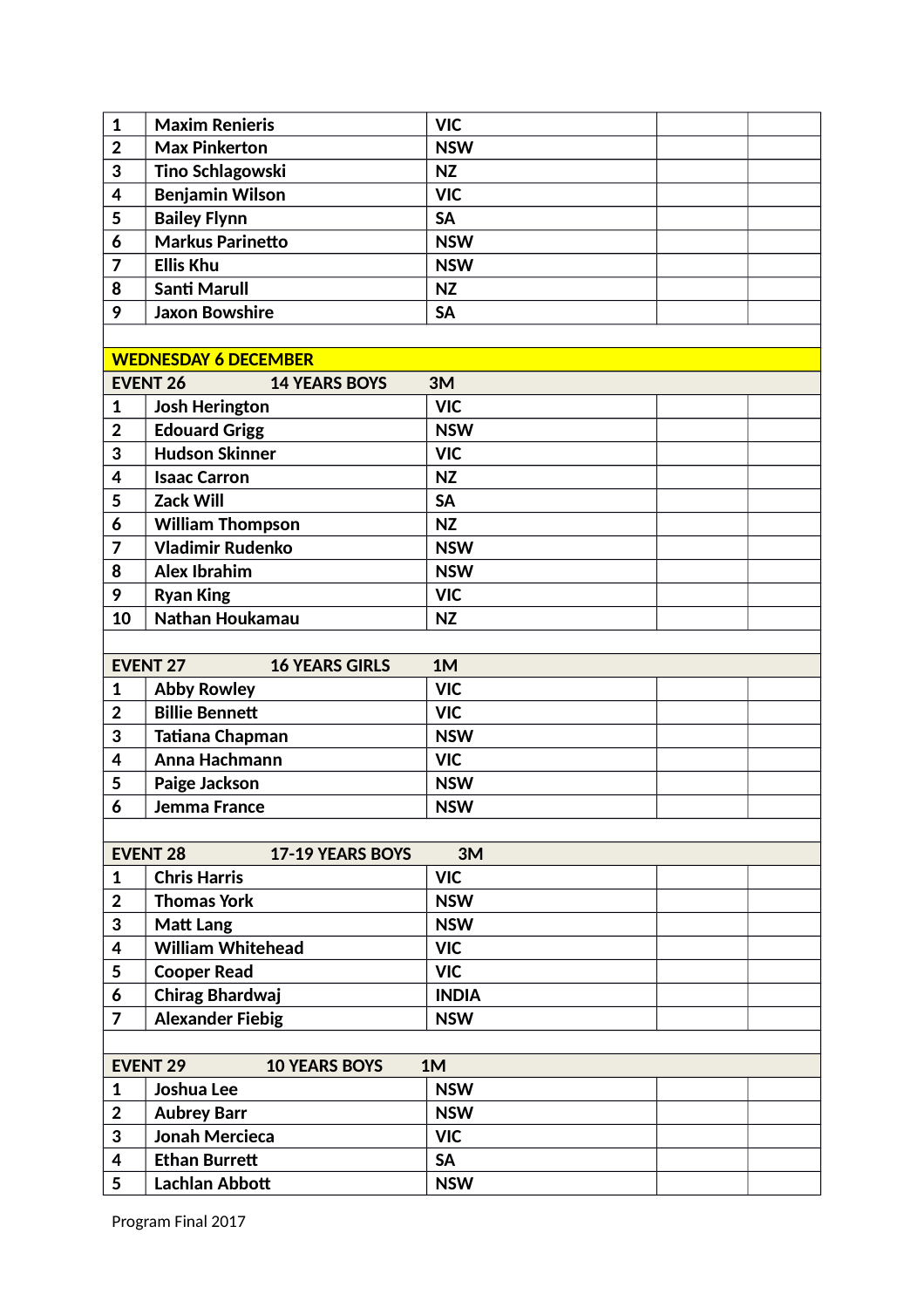| 6                       | <b>Patrick Harmon</b>                                    | <b>VIC</b>   |  |
|-------------------------|----------------------------------------------------------|--------------|--|
|                         |                                                          |              |  |
|                         | <b>EVENT 30</b><br><b>10-12 YEARS GIRLS PLATFORM</b>     |              |  |
| 1                       | Abbi Spooner                                             | <b>QLD</b>   |  |
| $\overline{2}$          | Anya Rudenko                                             | <b>NSW</b>   |  |
| 3                       | <b>Sophie Derbyshire</b>                                 | <b>NZ</b>    |  |
| 4                       | <b>Kiara Field</b>                                       | <b>VIC</b>   |  |
| 5                       | Jemima Officer                                           | <b>WA</b>    |  |
| 6                       | <b>Ellyarn Granland</b>                                  | <b>WA</b>    |  |
| $\overline{7}$          | Sofia Knight                                             | <b>NSW</b>   |  |
| 8                       | <b>Olivia Roche</b>                                      | <b>VIC</b>   |  |
| 9                       | <b>Lily-Scarlett Madden</b>                              | <b>SA</b>    |  |
| 10                      | <b>Matisse Pyatt</b>                                     | <b>SA</b>    |  |
| 11                      | <b>Emily Pearson</b>                                     | <b>NSW</b>   |  |
| 12                      | <b>Jacqueline Nolan</b>                                  | <b>VIC</b>   |  |
| 13                      | <b>Monique Fletcher</b>                                  | <b>SA</b>    |  |
|                         |                                                          |              |  |
|                         | <b>EVENT 31</b><br><b>13 YEARS BOYS</b>                  | 1M           |  |
| 1                       | <b>Xavier Cox</b>                                        | <b>VIC</b>   |  |
| $\overline{2}$          | <b>Oliver Scott</b>                                      | <b>NZ</b>    |  |
| 3                       | Nathan Houkamau                                          | <b>NZ</b>    |  |
| 4                       | <b>Kian Harrison</b>                                     | <b>VIC</b>   |  |
| 5                       | <b>Luke Sipkes</b>                                       | <b>NZ</b>    |  |
| 6                       | <b>Harry Gresham</b>                                     | <b>NSW</b>   |  |
| 7                       | Dakota Gordon                                            | <b>SA</b>    |  |
| 8                       | <b>Dale Brownridge</b>                                   | <b>SA</b>    |  |
| 9                       | <b>Henry Ward</b>                                        | <b>NSW</b>   |  |
| 10                      | Prakha Joshi                                             | <b>INDIA</b> |  |
|                         | <b>Domenic Cooksey</b>                                   |              |  |
| 11                      |                                                          | <b>NSW</b>   |  |
| 12                      | <b>Oliver Verner</b>                                     | <b>VIC</b>   |  |
|                         |                                                          |              |  |
|                         | <b>EVENT 32</b><br><b>15 YEARS BOYS</b>                  | 3M           |  |
| 1                       | <b>Nick Clayden-Rose</b>                                 | <b>SA</b>    |  |
| $\mathbf{2}$            | <b>Bailey Cronin</b>                                     | <b>VIC</b>   |  |
| 3                       | <b>Sam Fricker</b>                                       | <b>NSW</b>   |  |
| $\overline{\mathbf{4}}$ | <b>Cameron Miller</b>                                    | <b>NZ</b>    |  |
| 5                       | <b>Luca Jarvis</b>                                       | <b>VIC</b>   |  |
| 6                       | <b>Markus Perilla</b>                                    | <b>QLD</b>   |  |
| 7                       | <b>Harry Davies</b>                                      | <b>VIC</b>   |  |
| 8                       | <b>Frazer Tavener</b>                                    | <b>NZ</b>    |  |
| 9                       | <b>Flynn Lanz</b>                                        | <b>NSW</b>   |  |
| 10                      | <b>Arthur Bass</b>                                       | <b>NZ</b>    |  |
| 11                      | <b>Angus Grigg</b>                                       | <b>NSW</b>   |  |
|                         |                                                          |              |  |
|                         |                                                          |              |  |
|                         | <b>EVENT 33</b><br><b>13-14 YEARS GIRLS SYNCHRONISED</b> |              |  |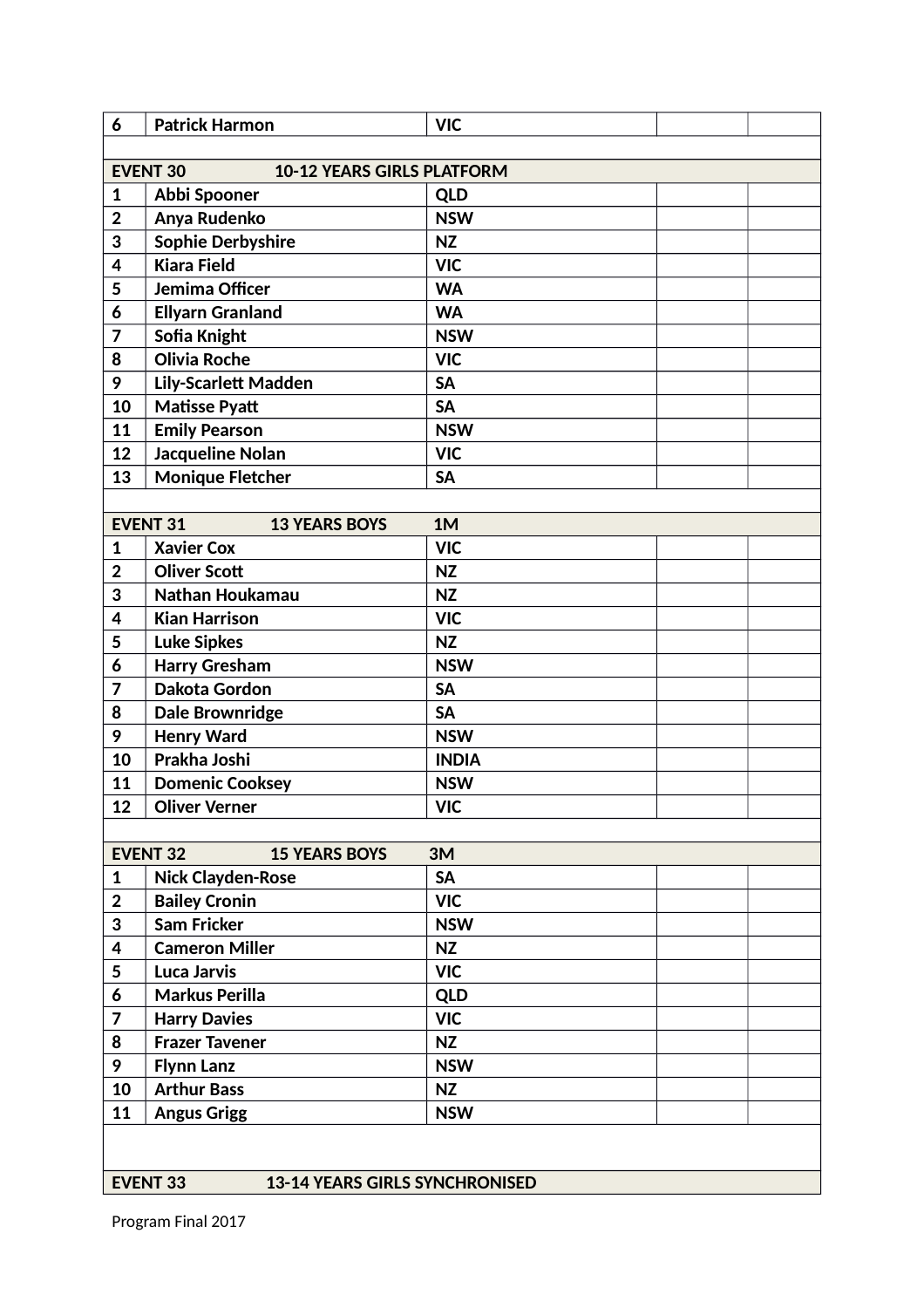| 1              | J Barrett/C Bosch                                    | <b>WA</b>              |  |
|----------------|------------------------------------------------------|------------------------|--|
| $\overline{2}$ | <b>K Cooper/L Flint</b>                              | <b>NSW</b>             |  |
| 3              | <b>E Muller/M Ward</b>                               | QLD/NSW                |  |
| 4              | N Lea/M Fletcher                                     | <b>SA</b>              |  |
| 5              | A Greenwood/L Marull                                 | <b>NZ</b>              |  |
| 6              | M Robinson/ S Kennan                                 | <b>VIC</b>             |  |
| 7              | Lei Meng Hin                                         | <b>MACAU, PR CHINA</b> |  |
| 8              | A Carrig/R Arthur                                    | <b>SA</b>              |  |
| 9              | <b>G Stevens/P Etherington</b>                       | <b>NZ</b>              |  |
| 10             | <b>E Mitra/P Bennett</b>                             | <b>VIC</b>             |  |
| 11             | M Hartley/O Scott                                    | <b>NZ</b>              |  |
| 12             | <b>S Castledine</b>                                  | <b>VIC</b>             |  |
| 13             | K Bryant/T Smith                                     | <b>NZ</b>              |  |
| 14             | A Rudenko/S Scarr                                    | <b>NSW</b>             |  |
| 15             | I Mundra                                             | <b>INDIA</b>           |  |
|                |                                                      |                        |  |
|                | <b>THURSDAY 7 DECEMBER</b>                           |                        |  |
|                | <b>EVENT 34</b><br><b>16 YEARS BOYS</b>              | 3M                     |  |
| $\mathbf{1}$   | <b>Christophe Michael</b>                            | <b>VIC</b>             |  |
| $\overline{2}$ | <b>Kynan Whitehead</b>                               | <b>VIC</b>             |  |
| 3              | <b>Angus Cummings</b>                                | <b>NSW</b>             |  |
| 4              | <b>Thomas Will</b>                                   | <b>SA</b>              |  |
| 5              | <b>Hamish Hutchinson</b>                             | <b>NSW</b>             |  |
|                |                                                      |                        |  |
| 6              | <b>Lachlan Cronin</b>                                | <b>VIC</b>             |  |
| $\overline{7}$ | <b>Chris Bednar</b>                                  | <b>NSW</b>             |  |
|                |                                                      |                        |  |
|                | <b>EVENT 35</b><br><b>15 YEARS GIRLS</b>             | 1M                     |  |
| 1              | Manohara Sharma                                      | <b>INDIA</b>           |  |
| $\overline{2}$ | <b>Jade Sweeney</b>                                  | <b>NSW</b>             |  |
| $\mathbf{R}$   | <b>Sophie Ross</b>                                   | <b>WA</b>              |  |
| 4              | <b>Shiori Bak</b>                                    | <b>VIC</b>             |  |
| 5              | <b>Raine Arthur</b>                                  | <b>SA</b>              |  |
| 6              | <b>Ashleigh Meneses</b>                              | <b>VIC</b>             |  |
| 7              | <b>Titiksha Marathe</b>                              | <b>INDIA</b>           |  |
| 8              | <b>Grace Barrett</b>                                 | <b>NSW</b>             |  |
| 9              | <b>Emily Chinnock</b>                                | <b>VIC</b>             |  |
| 10             | <b>Shakira Tyson</b>                                 | <b>NSW</b>             |  |
| 11             | <b>Mackenzie Bowell</b>                              | <b>QLD</b>             |  |
|                |                                                      |                        |  |
|                | <b>EVENT 36</b><br><b>17-19 YEARS GIRLS PLATFORM</b> |                        |  |
| 1              | Sophia James                                         | <b>VIC</b>             |  |
| $\overline{2}$ | <b>Tyra Olsson</b>                                   | <b>NSW</b>             |  |
| 3              | <b>Bhavika Pingle</b>                                | <b>INDIA</b>           |  |
| 4              | Naomi Fitzgerald                                     | <b>VIC</b>             |  |
| 5              | Olivia O'Rourke                                      | <b>NSW</b>             |  |
| 6              | <b>Abby Rowley</b>                                   | <b>VIC</b>             |  |
|                |                                                      |                        |  |

Program Final 2017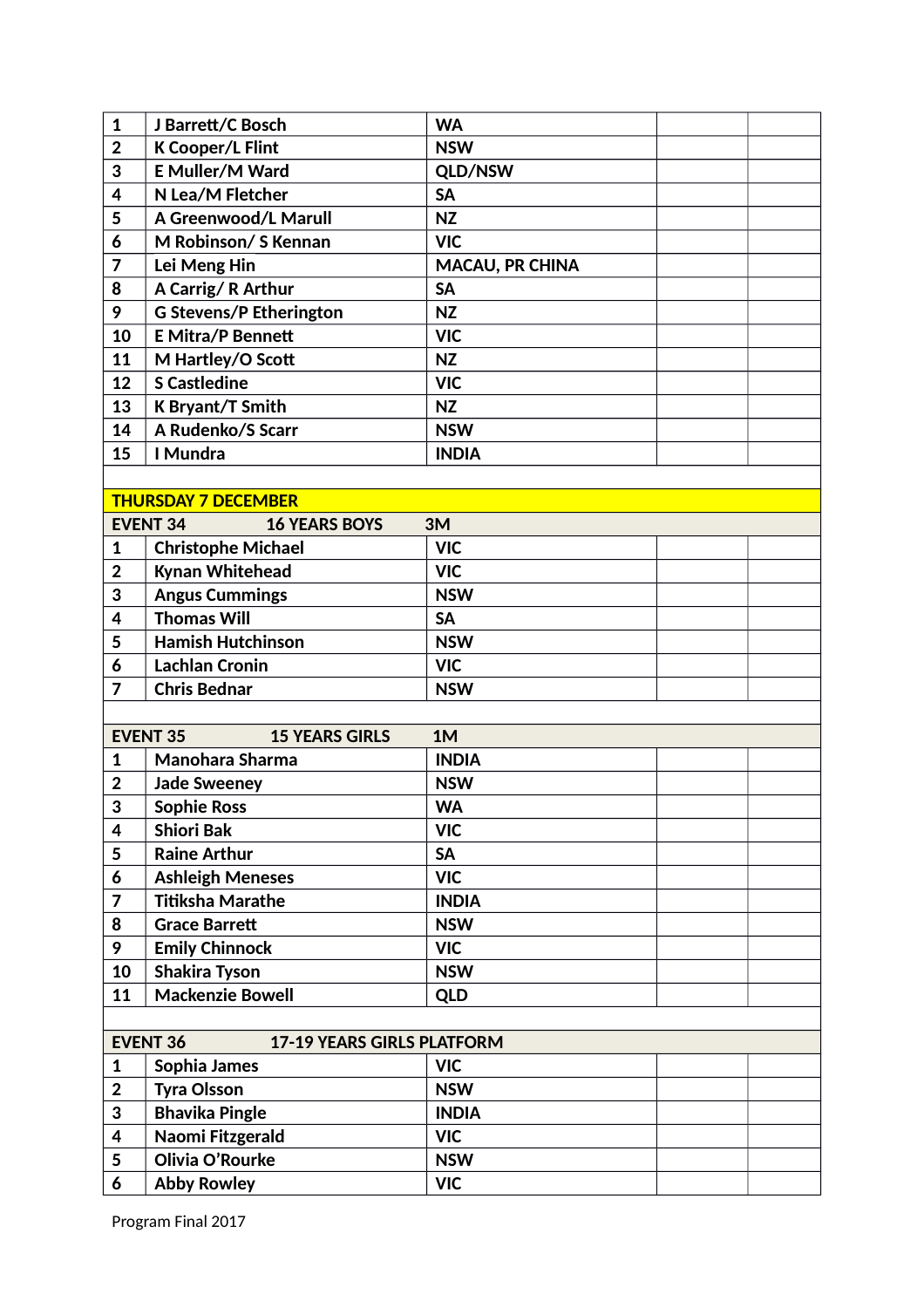| $\overline{7}$ | Jocelyn Abbott                                      | <b>NSW</b>             |  |
|----------------|-----------------------------------------------------|------------------------|--|
|                |                                                     |                        |  |
|                | <b>EVENT 37</b><br><b>12 YEARS BOYS</b>             | 3M                     |  |
| $\mathbf{1}$   | <b>Daniel Crain</b>                                 | <b>VIC</b>             |  |
| $\overline{2}$ | <b>Max Fricker</b>                                  | <b>NSW</b>             |  |
| 3              | <b>Lachlan Nguyen</b>                               | <b>NSW</b>             |  |
| 4              | <b>Nicholas Cohen</b>                               | <b>WA</b>              |  |
| 5              | Luis Fazzalari                                      | <b>SA</b>              |  |
| 6              | <b>William Munro</b>                                | <b>NSW</b>             |  |
| $\overline{7}$ | <b>Will Hearn</b>                                   | <b>VIC</b>             |  |
| 8              | <b>Riki Lethbridge</b>                              | <b>VIC</b>             |  |
|                |                                                     |                        |  |
|                | <b>EVENT 38</b><br><b>14 YEARS GIRLS</b>            | 1M                     |  |
| 1              | Naomi Lea                                           | <b>SA</b>              |  |
| $\overline{2}$ | <b>Lizzie Browne</b>                                | <b>VIC</b>             |  |
| 3              | <b>Lauren Flint</b>                                 | <b>NSW</b>             |  |
| 4              | <b>Mya Hartley</b>                                  | <b>NZ</b>              |  |
| 5              | <b>Zoe Langtry</b>                                  | <b>WA</b>              |  |
| 6              | Zoe Gobbie                                          | <b>SA</b>              |  |
| 7              | <b>Ishpreet Kaur Mundra</b>                         | <b>INDIA</b>           |  |
| 8              | <b>Mia Robinson</b>                                 | <b>VIC</b>             |  |
| 9              | <b>Jasmine Barrett</b>                              | <b>WA</b>              |  |
| 10             | Lei Meng Hin                                        | <b>MACAU, PR CHINA</b> |  |
| 11             | <b>Amy Carrig</b>                                   | <b>SA</b>              |  |
| 12             | <b>Kennedy Cooper</b>                               | <b>NSW</b>             |  |
| 13             | <b>Erin Muller</b>                                  | <b>QLD</b>             |  |
| 14             | Mikaela Ward                                        | <b>NSW</b>             |  |
| 15             | <b>Kate Bryant</b>                                  | <b>NZ</b>              |  |
| 16             | <b>Piper Bennett</b>                                | <b>VIC</b>             |  |
| 17             | <b>Paige Etherington</b>                            | <b>NZ</b>              |  |
|                |                                                     |                        |  |
|                | <b>EVENT 39</b><br><b>17-19 YEARS BOYS PLATFORM</b> |                        |  |
| 1              | <b>Cooper Read</b>                                  | <b>VIC</b>             |  |
| $\overline{2}$ | <b>Thomas York</b>                                  | <b>NSW</b>             |  |
| 3              | <b>Luca Jarvis</b>                                  | <b>VIC</b>             |  |
| 4              | <b>Chris Harris</b>                                 | <b>VIC</b>             |  |
| 5              | <b>Matt Lang</b>                                    | <b>NSW</b>             |  |
|                |                                                     |                        |  |
|                | <b>10 YEARS GIRLS</b><br><b>EVENT 40</b>            | 3M                     |  |
| $\mathbf{1}$   | <b>Lily Finch</b>                                   | <b>NSW</b>             |  |
| $\overline{2}$ | <b>Carys Tristram</b>                               | <b>NZ</b>              |  |
| 3              | <b>Lucy Dovison</b>                                 | <b>VIC</b>             |  |
| 4              | <b>Kira Crescitelli</b>                             | <b>SA</b>              |  |
|                |                                                     |                        |  |
| 5              | <b>Shailey Reeves</b>                               | <b>VIC</b>             |  |
| 6              | Alexandria Sando                                    | <b>SA</b>              |  |
| $\overline{7}$ | <b>Sarah Malcolm</b>                                | <b>NSW</b>             |  |

Program Final 2017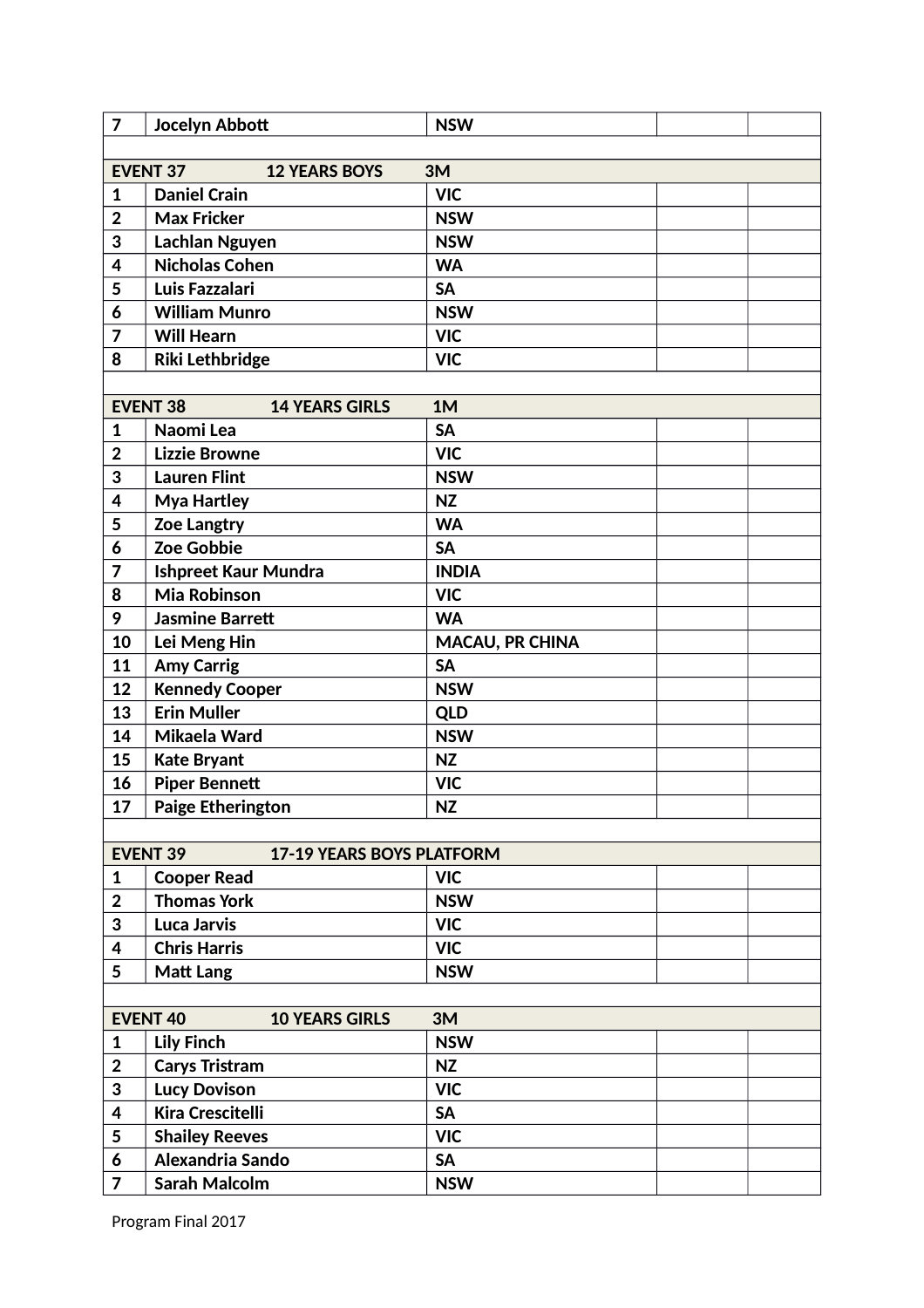| 8              | <b>Charli Petrov</b>                                    | <b>VIC</b>   |  |
|----------------|---------------------------------------------------------|--------------|--|
| 9              | <b>Philomena Grigg</b>                                  | <b>NSW</b>   |  |
| 10             | <b>Alysha Bubner</b>                                    | <b>SA</b>    |  |
|                |                                                         |              |  |
|                | <b>EVENT 41</b><br><b>13-14 YEARS BOYS SYNCHRONISED</b> |              |  |
| 1              | <b>C Miller/W Thompson</b>                              | <b>NZ</b>    |  |
| $\overline{2}$ | J Herington/H Skinner                                   | <b>VIC</b>   |  |
| 3              | <b>B Wilson/K Harrison</b>                              | <b>VIC</b>   |  |
| 4              | H Gresham/H Ward                                        | <b>NSW</b>   |  |
| 5              | D Brownridge/D Gordon                                   | <b>SA</b>    |  |
| 6              | A Aylmer/R King                                         | <b>VIC</b>   |  |
| 7              | X Cox/O Verner                                          | <b>VIC</b>   |  |
| 8              | A Ibrahim/D Cooksey                                     | <b>NSW</b>   |  |
| 9              | N Houkamau/A Bond                                       | <b>NZ</b>    |  |
| 10             | <b>E</b> Grigg                                          | <b>NSW</b>   |  |
| 11             | P Joshi                                                 | <b>INDIA</b> |  |
|                |                                                         |              |  |
|                | <b>FRIDAY 8 DECEMBER</b>                                |              |  |
|                | <b>EVENT 42</b><br><b>15 YEARS GIRLS</b>                | 3M           |  |
| 1              | <b>Mackenzie Bowell</b>                                 | <b>QLD</b>   |  |
| $\mathbf 2$    | <b>Ashleigh Meneses</b>                                 | <b>VIC</b>   |  |
| 3              | <b>Grace Barrett</b>                                    | <b>NSW</b>   |  |
| 4              | <b>Titiksha Marathe</b>                                 | <b>INDIA</b> |  |
| 5              | <b>Emily Chinnock</b>                                   | <b>VIC</b>   |  |
| 6              | <b>Sophie Ross</b>                                      | <b>WA</b>    |  |
| 7              | <b>Raine Arthur</b>                                     | <b>SA</b>    |  |
| 8              | Manohara Sharma                                         | <b>INDIA</b> |  |
| 9              | <b>Shakira Tyson</b>                                    | <b>NSW</b>   |  |
| 10             | <b>Shiori Bak</b>                                       | <b>VIC</b>   |  |
| 11             | <b>Jade Sweeney</b>                                     | <b>NSW</b>   |  |
|                |                                                         |              |  |
|                | <b>EVENT 43</b><br><b>16 YEARS BOYS</b>                 | 1M           |  |
| $\mathbf{1}$   | <b>Hamish Hutchinson</b>                                | <b>NSW</b>   |  |
| $\mathbf 2$    | <b>Angus Cummings</b>                                   | <b>NSW</b>   |  |
| 3              | <b>Lachlan Cronin</b>                                   | <b>VIC</b>   |  |
| 4              | <b>Chris Bednar</b>                                     | <b>NSW</b>   |  |
| 5              | <b>Christophe Michael</b>                               | <b>VIC</b>   |  |
| 6              | Kynan Whitehead                                         | <b>VIC</b>   |  |
| $\overline{7}$ | <b>Thomas Will</b>                                      | <b>SA</b>    |  |
|                |                                                         |              |  |
|                | <b>EVENT 44</b><br><b>16 YEARS GIRLS</b>                | 3M           |  |
| $\mathbf{1}$   | Tatiana Chapman                                         | <b>NSW</b>   |  |
| $\overline{2}$ | Anna Hachmann                                           | <b>VIC</b>   |  |
| 3              | Jemma France                                            | <b>NSW</b>   |  |
| 4              | <b>Billie Bennett</b>                                   | <b>VIC</b>   |  |
| 5              | <b>Abby Rowley</b>                                      | <b>VIC</b>   |  |
|                |                                                         |              |  |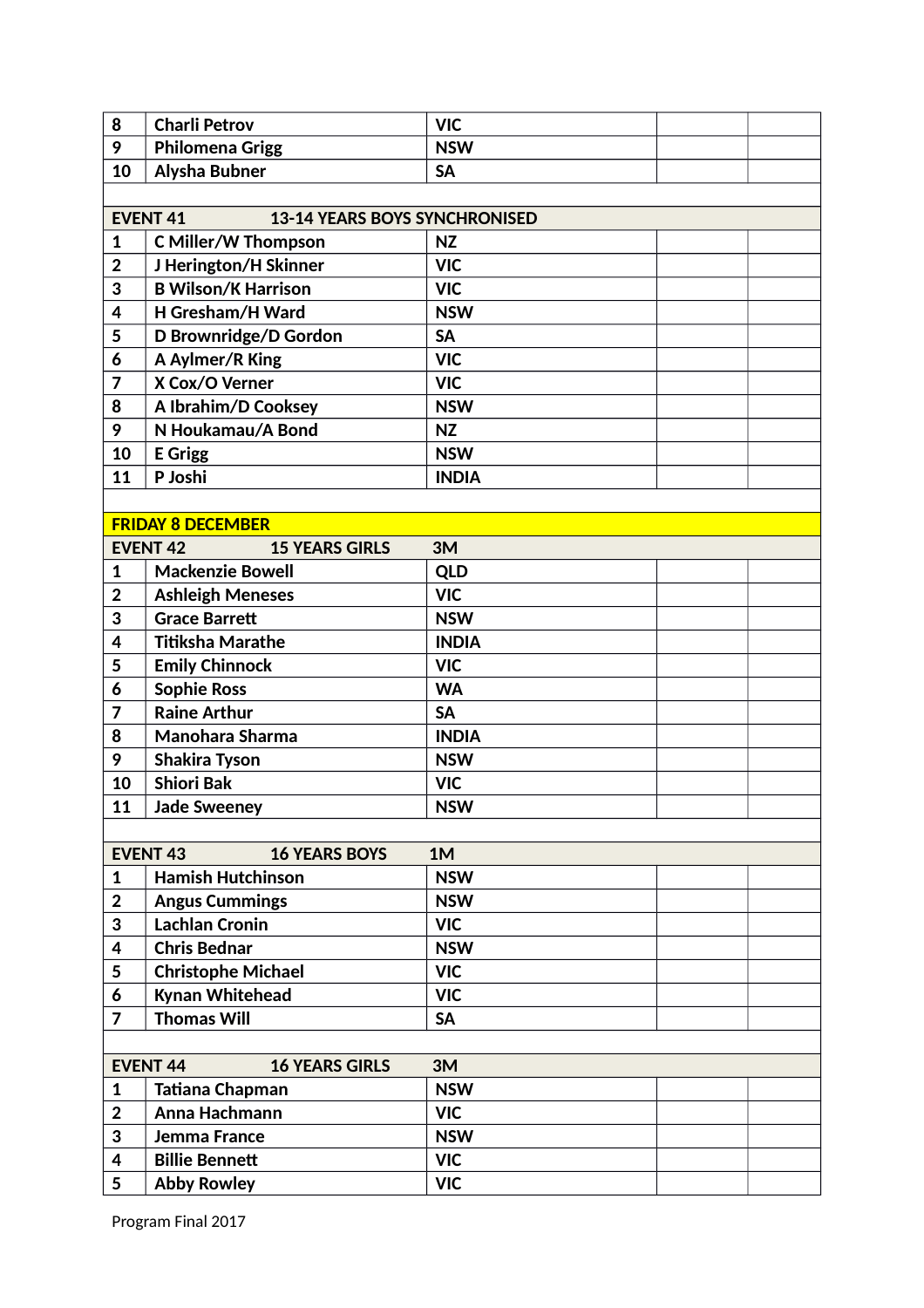| 6                                                        | Paige Jackson                     | <b>NSW</b>   |  |  |  |  |  |  |
|----------------------------------------------------------|-----------------------------------|--------------|--|--|--|--|--|--|
|                                                          |                                   |              |  |  |  |  |  |  |
| <b>EVENT 45</b><br><b>10-12 YEARS GIRLS SYNCHRONISED</b> |                                   |              |  |  |  |  |  |  |
| 1                                                        | M Pyatt/ E Sando                  | <b>SA</b>    |  |  |  |  |  |  |
| $\overline{2}$                                           | G Eng/S Cushen                    | <b>VIC</b>   |  |  |  |  |  |  |
| 3                                                        | <b>S.Horbach/P Grigg</b>          | <b>NSW</b>   |  |  |  |  |  |  |
| 4                                                        | <b>S Matta/T Miles</b>            | <b>SA</b>    |  |  |  |  |  |  |
| 5                                                        | S Malcolm/L Finch                 | <b>NSW</b>   |  |  |  |  |  |  |
| 6                                                        | <b>Z Allibone/S Derbyshire</b>    | <b>NZ</b>    |  |  |  |  |  |  |
| 7                                                        | <b>S Knight/M Puckeridge</b>      | <b>NSW</b>   |  |  |  |  |  |  |
| 8                                                        | A Sando/S Herczeg                 | <b>SA</b>    |  |  |  |  |  |  |
| 9                                                        | C Petrov/A Bryant                 | <b>VIC</b>   |  |  |  |  |  |  |
| 10                                                       | A Bubner/K Watts                  | <b>SA</b>    |  |  |  |  |  |  |
| 11                                                       | <b>A Strauss/R Place</b>          | <b>QLD</b>   |  |  |  |  |  |  |
| 12                                                       | <b>I Beard/N Cromwell</b>         | <b>NZ</b>    |  |  |  |  |  |  |
| 13                                                       | M Bagiartakis/K Field             | <b>VIC</b>   |  |  |  |  |  |  |
| 14                                                       | <b>E Pearson/Z Tullipan</b>       | <b>NSW</b>   |  |  |  |  |  |  |
| 15                                                       | <b>S Reeves/L Dovison</b>         | <b>VIC</b>   |  |  |  |  |  |  |
| 16                                                       | A Montuoro/E Webb                 | <b>NSW</b>   |  |  |  |  |  |  |
| 17                                                       | J Officer/E Granland              | <b>WA</b>    |  |  |  |  |  |  |
| 18                                                       | <b>C Tristram/C Bacon Bootham</b> | <b>NZ</b>    |  |  |  |  |  |  |
| 19                                                       | L Madden/L Fazzalari              | <b>SA</b>    |  |  |  |  |  |  |
| 20                                                       | O Roche/ J Nolan                  | <b>VIC</b>   |  |  |  |  |  |  |
|                                                          |                                   |              |  |  |  |  |  |  |
| <b>EVENT 46</b><br><b>10-12 YEARS BOYS SYNCHRONISED</b>  |                                   |              |  |  |  |  |  |  |
| 1                                                        | T Schlagowski/ S Marull           | <b>NZ</b>    |  |  |  |  |  |  |
| $\overline{2}$                                           | L Abbott/M Fricker                | <b>NSW</b>   |  |  |  |  |  |  |
| 3                                                        | J Merceica/D Crain                | <b>VIC</b>   |  |  |  |  |  |  |
| 4                                                        | <b>M.Pinkerton</b>                | <b>NSW</b>   |  |  |  |  |  |  |
| $\overline{a}$<br>J                                      | J Bowshire/B Flynn                | <b>SA</b>    |  |  |  |  |  |  |
| 6                                                        | P Harmon/W Hearn                  | <b>VIC</b>   |  |  |  |  |  |  |
| 7                                                        | N Cohen                           | <b>WA</b>    |  |  |  |  |  |  |
| 8                                                        | A Barr/J Lee                      | <b>NSW</b>   |  |  |  |  |  |  |
| 9                                                        | <b>K Crescitelli/E Burrett</b>    | <b>SA</b>    |  |  |  |  |  |  |
| 10                                                       | L Nguyen/W Munro                  | <b>NSW</b>   |  |  |  |  |  |  |
| 11                                                       | M Renieris/R Lethbridge           | <b>VIC</b>   |  |  |  |  |  |  |
| 12                                                       | <b>E Khu/M Parinetto</b>          | <b>NSW</b>   |  |  |  |  |  |  |
|                                                          |                                   |              |  |  |  |  |  |  |
| <b>EVENT 47</b><br><b>17-19 YEARS BOYS SYNCHRONISED</b>  |                                   |              |  |  |  |  |  |  |
| $\mathbf 1$                                              | M Lang/T York                     | <b>NSW</b>   |  |  |  |  |  |  |
| $\overline{2}$                                           | <b>L Cronin/C Read</b>            | <b>VIC</b>   |  |  |  |  |  |  |
| 3                                                        | <b>C Harris/J Hetherington</b>    | <b>VIC</b>   |  |  |  |  |  |  |
| 4                                                        | W Whitehead/K Whitehead           | <b>VIC</b>   |  |  |  |  |  |  |
| 5                                                        | A Fiebig/A Cummings               | <b>NSW</b>   |  |  |  |  |  |  |
| 6                                                        | Chirag Bhardwaj                   | <b>INDIA</b> |  |  |  |  |  |  |
|                                                          |                                   |              |  |  |  |  |  |  |